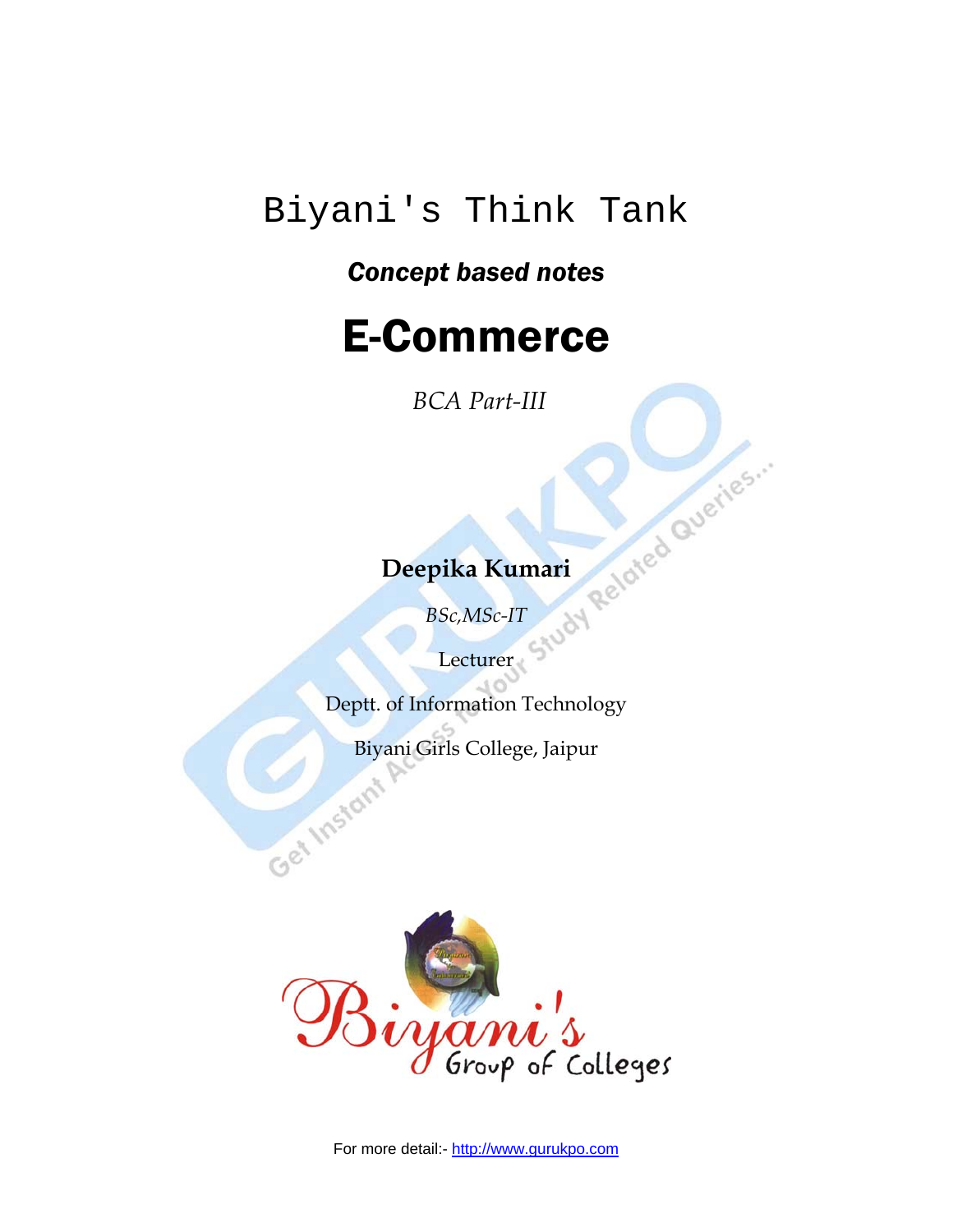*Published by :*

**Think Tanks** 

#### **Biyani Group of Colleges**

*Concept & Copyright :* 

#### **©Biyani Shikshan Samiti**

Sector-3, Vidhyadhar Nagar,

Jaipur-302 023 (Rajasthan)

Ph. : 0141-2338371, 2338591-95 l Fax : 0141-2338007

E-mail : acad@biyanicolleges.org

Website : www.biyanithinktank.com; www.biyanicolleges.org

**First Edition : 2009** 

While every effort is taken to avoid errors or omissions in this Publication, any mistake or omission that may have crept in is not intentional. It may be taken note of that neither the publisher nor the author will be responsible for any damage or loss of any kind arising to anyone in any manner on account of such errors and omissions.

*Leaser Type Setted by :* 

**Biyani College Printing Department**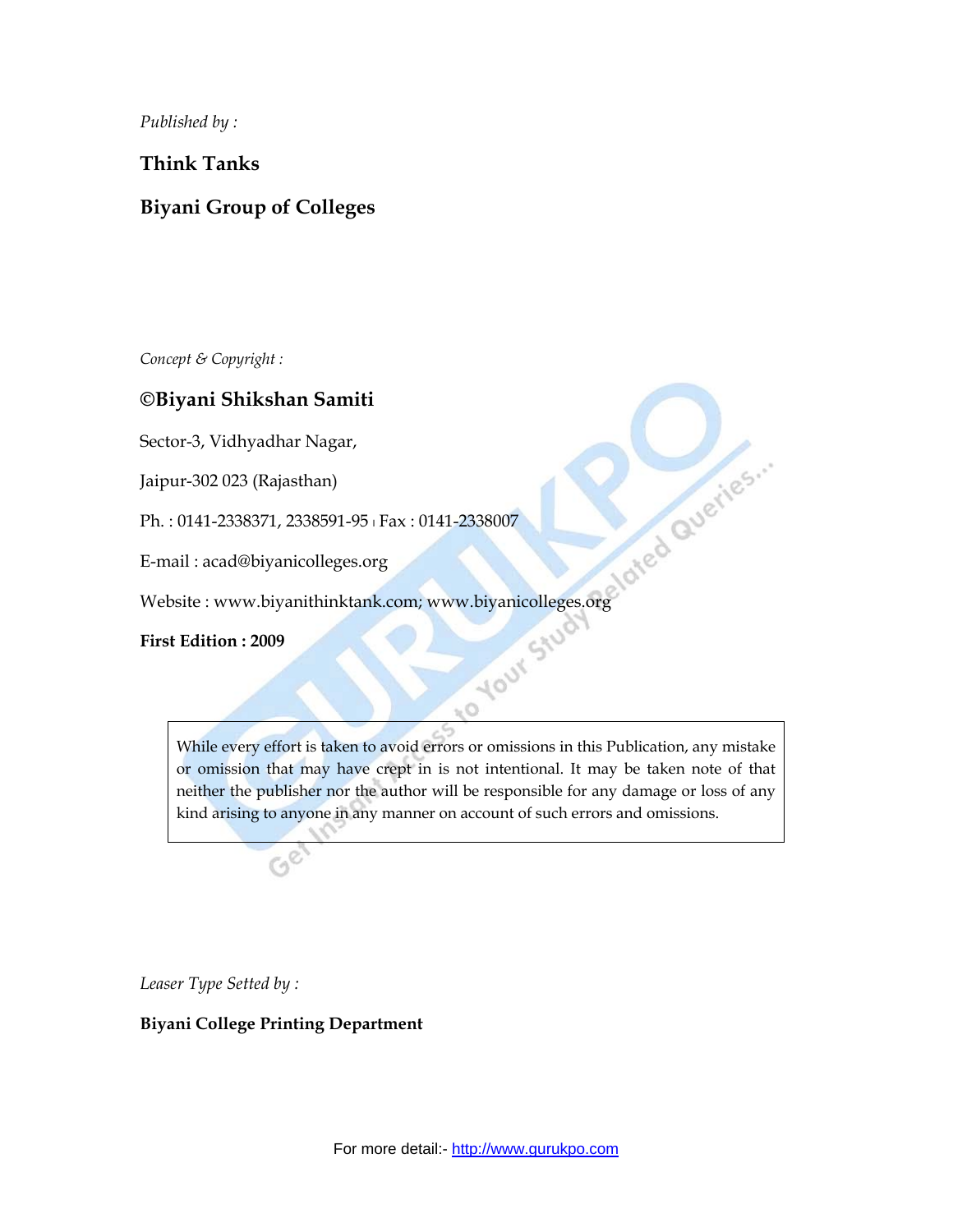# Preface

 am glad to present this book, especially designed to serve the needs of the students. The book has been written keeping in mind the general weakness in understanding the fundamental concept of the topic. The book is self-explanatory and adopts the "Teach Yourself" style. It is based on question-answer pattern. The language of book is quite easy and understandable based on scientific approach. I

 Any further improvement in the contents of the book by making corrections, omission and inclusion is keen to be achieved based on suggestions from the reader for which the author shall be obliged.

I acknowledge special thanks to Mr. Rajeev Biyani, *Chiarman* & Dr. Sanjay Biyani, *Director (Acad.)* Biyani Group of Colleges, who is the backbone and main concept provider and also have been constant source of motivation throughout this endeavour. We also extend our thanks to M/s. Hastlipi, Omprakash Agarwal/Sunil Kumar Jain, Jaipur, who played an active role in co-ordinating the various stages of this endeavour and spearheaded the publishing work.

I look forward to receiving valuable suggestions from professors of various educational institutions, other faculty members and the students for improvement of the quality of the book. The reader may feel free to send in their comments and suggestions to the under mentioned address.

Author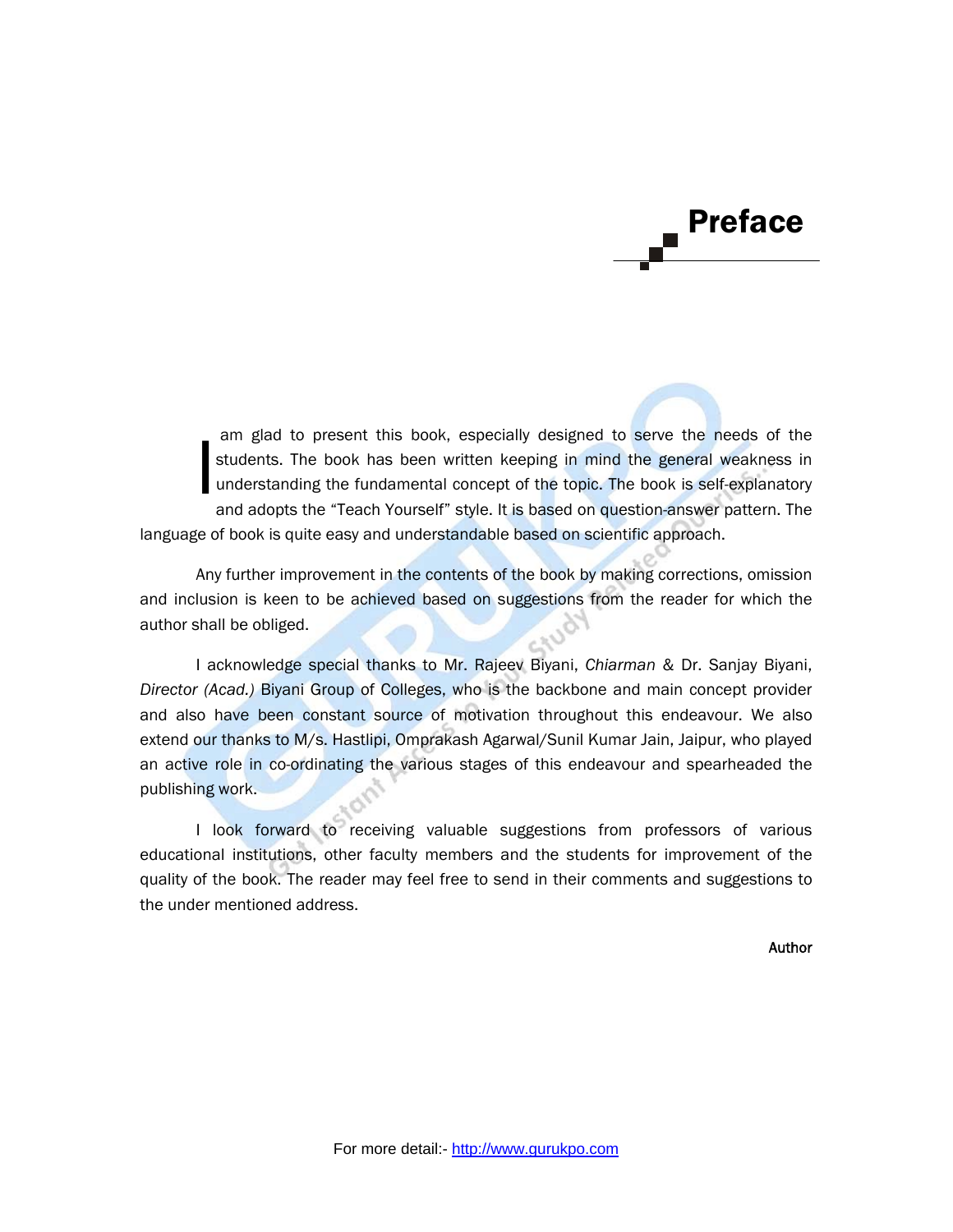## **Content**

| S.No         | <b>Name of Topic</b>                                                            |  |  |  |  |  |
|--------------|---------------------------------------------------------------------------------|--|--|--|--|--|
| 1            | $E$ - commerce & Scope of $e$ – commerce                                        |  |  |  |  |  |
| $\mathbf{2}$ | Client server technology                                                        |  |  |  |  |  |
| 3            | Supply chain management & value chain                                           |  |  |  |  |  |
| 4            | <b>Competitive</b><br>advantage<br>business<br>and<br>strategy<br><b>ess 40</b> |  |  |  |  |  |
| 5            | Inter-organizational transactions and<br>e e<br>market                          |  |  |  |  |  |
| 6            | EDI & EDI standards                                                             |  |  |  |  |  |
| 7            | VAN & EDI implementation                                                        |  |  |  |  |  |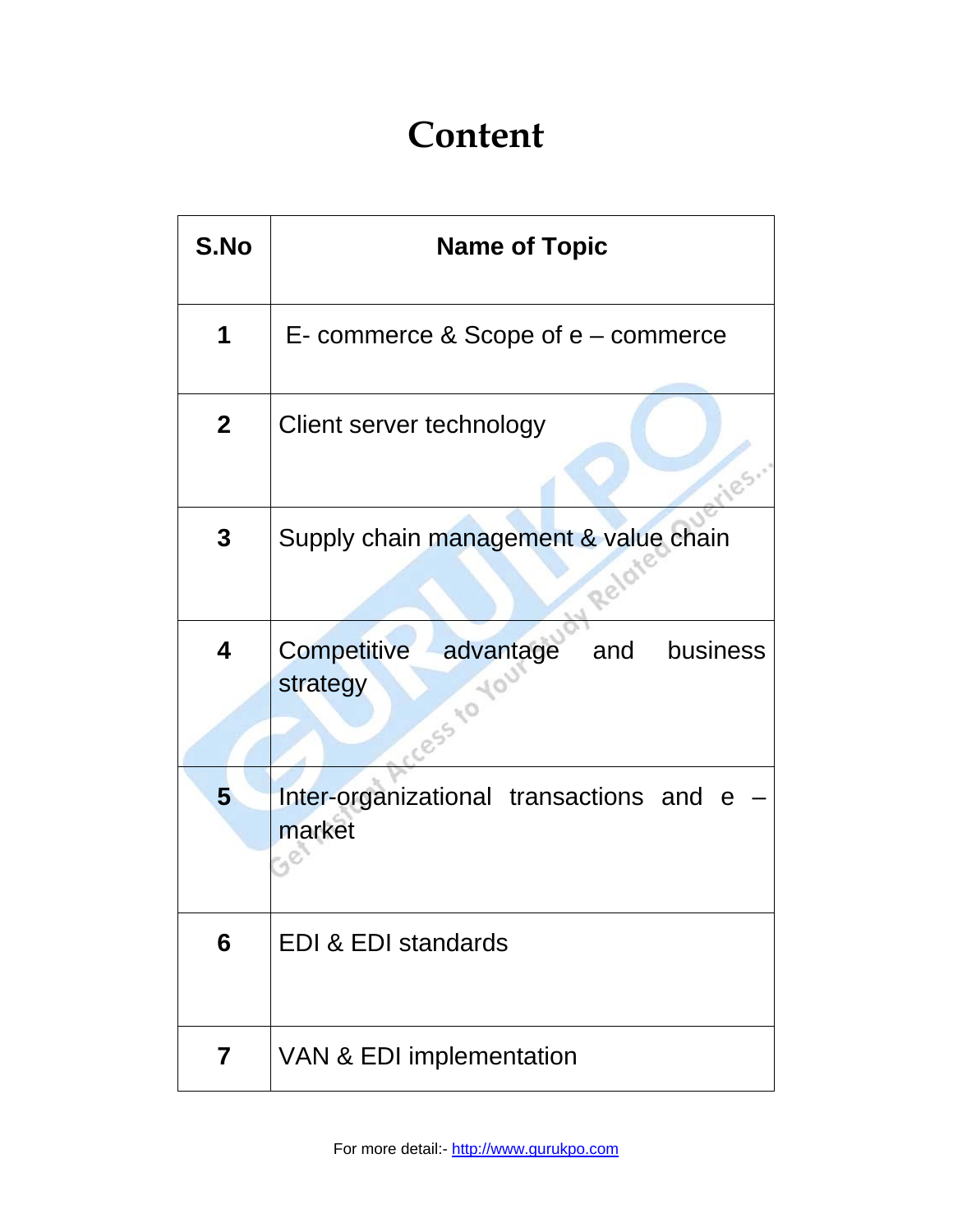| 8 | Technical design, high level design and<br>detail design |
|---|----------------------------------------------------------|
| 9 | Testing, Implementation & Maintenance                    |

## **Syllabus**

**BCA** 

# **E-Commerce** day Related Queries

**Introduction to Electronic Commerce :** Defination of Electonic Commerce, The scope of Electronic Commerce.

**Business Strategy in an Electronic Commerce :** The value chain, Competitive advantage, Business strategy.

**Business to Business Electronic Commerce :** Inter-organisational transactions, Electronic markets, Electronic data interchange (EDI), EDI: the nuts and bolts, EDI and Business Inter organisational E-Commerce.

**Designing (Technical, Detailed, High Level):** Introducation to Technical Design and COnstruction. A Client Server Model of E-Commerce, Understanding Technical Design, Understanding Construction. Introduction to Detail Design. Any example of Applying Detailed Design: Introduction to High-Level Design, Understanding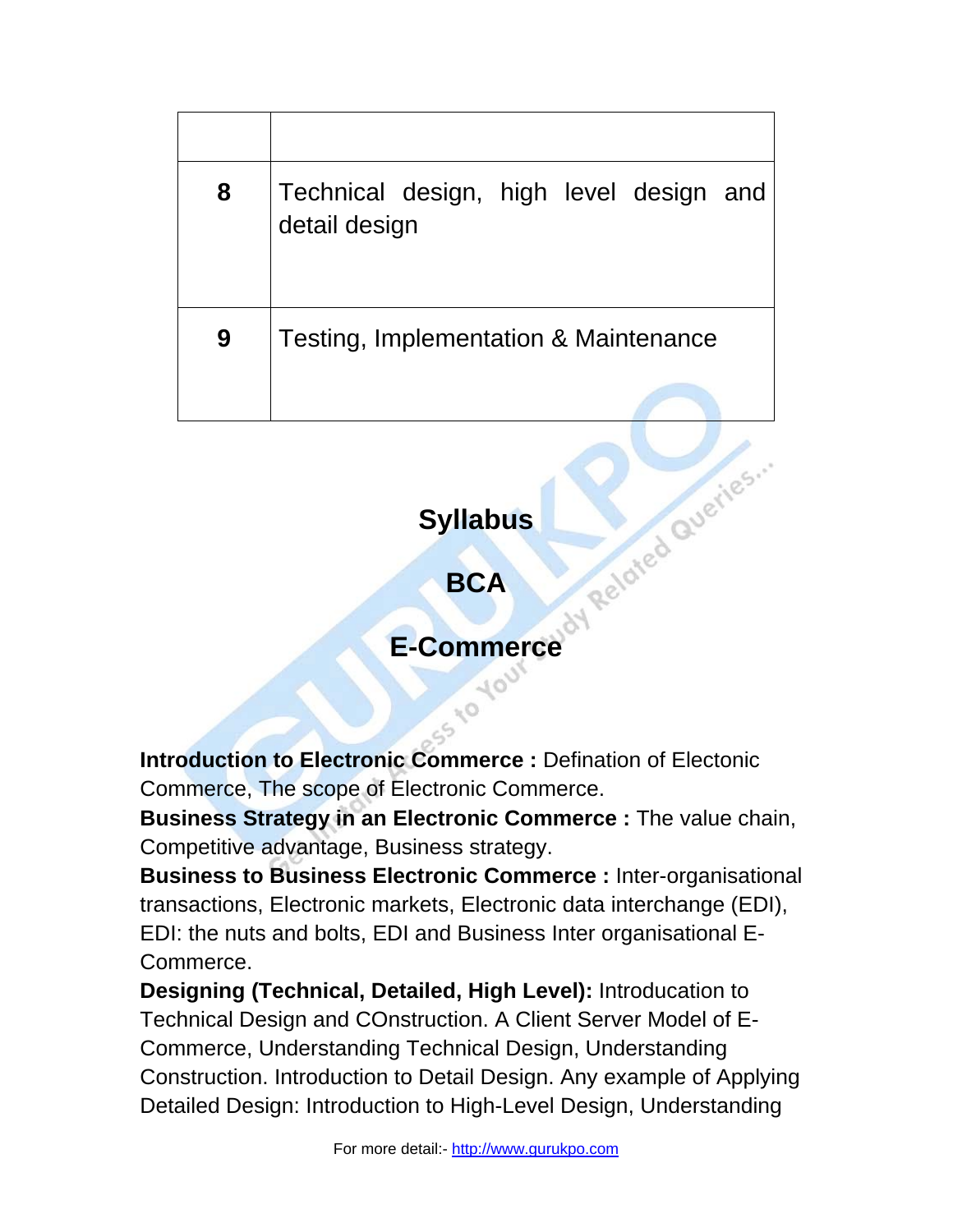High-level Design, Performing High-Level Design, High Level design of Business transactions Applying High-Level design, Any Example of Applying High-level Design.Challenges and Opportunities in Applying High-Level Design.

**Testing & Implementation:** Introduction to Testing.Understanding Testing. Applying Testing. Chalenges an Opportunities ihn Applying Verification and Validation.

**Implementation :** Understanding Implementation. Applying Implementation Planning. An Example of Applying Implementaiton Planning. Challenges and Opportunities Implementation Planning. Get Instant Access to Your Study Related Queries... guidance

**Idiotic an**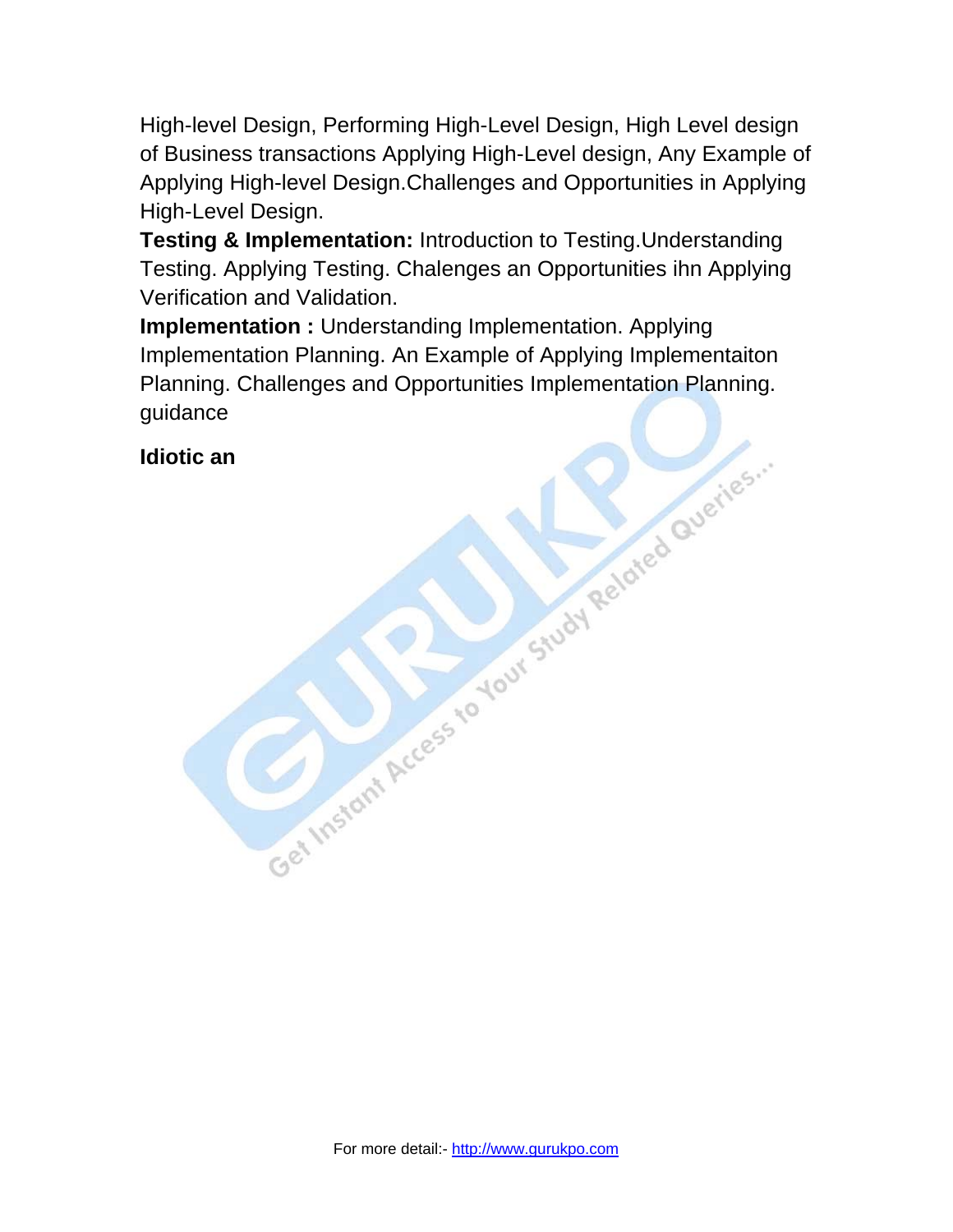## **Chapter-1 E- commerce & Scope of e – commerce**

#### **Q1. What is e – commerce ? What are its characteristic?**

 Ans The term commerce is define as trading of good & services or if 'e' for 'electronic' is added to this, the definition of e – commerce is defined as trading of goods, services, information or anything else of value between two entities over the internet.

Following are some definations of  $e$  – commerce:-

- 
- 1. It is the ability to conduct business electronically over the internet.<br>
2. It means managing transactions using networking and electronic means.<br>
3. It is a platform for selling products & services via internet.<br>
1. Es 2. It means managing transactions using networking and electronic means.
- 3. It is a platform for selling products & services via internet.

#### **Characteristics of e – commerce:-**

- 1. Establishment of B to B relationship.
- 2. Electronic payment.
- 3. e distribution of products & services.
- 4. Exchange of information.
- 5. Pre and post sales support.
- 6. Customer relationship management.

#### **Q2. What are advantage of e – commerce ?**

Ans) Advantage of e – commerce:-

**1. Facilitates the globalization of business:-**e – commerce facilitates the globalization of business by providing some economical access to distant markets and by supporting new opportunities for firms to increase economies by distributing their products internationally.

 $\sim$  0

- **2. Provides increased purchasing opportunities for the buyer:-**As e commerce increases sales opportunities for the seller, it also increases purchasing opportunities for buyer.
- **3. Lowering staffing cost:-** As in e commerce, the selling & purchasing process is outline, the amount of interaction with staff is minimized.
- **4. Market based expansion:-** An e commerce is open to entirely new group of users, which include employees, customers, suppliers & business partners.
- **5. Increased profits:-**With e commerce, companies reach more & more customers where physical commerce cannot reached, thus increasing profits.
- **6. Increased customer service & loyality:-** e commerce enables a company to be open for business wherever a customer needs it.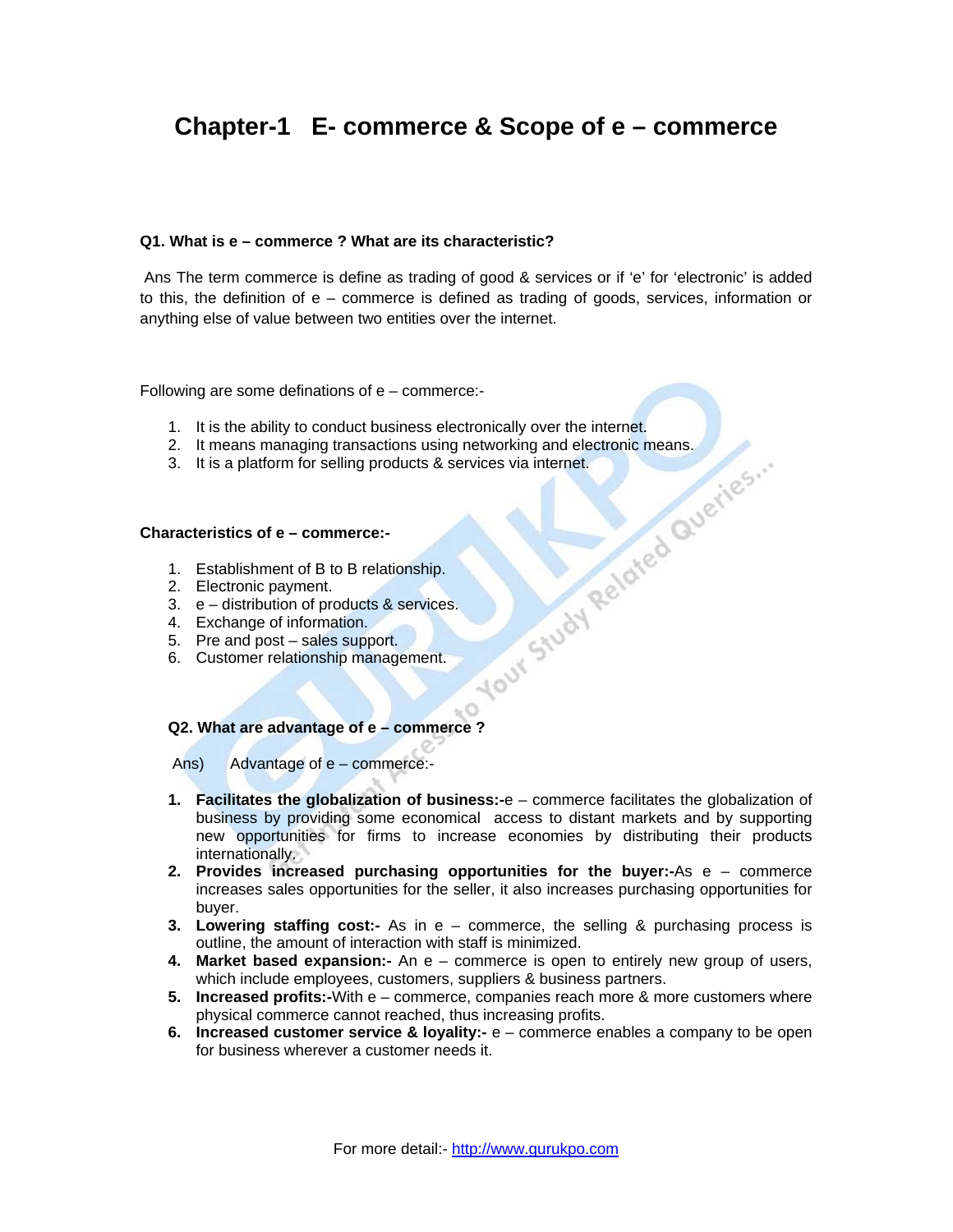**7. Increase speed & accuracy:-** E – commerce see the speed and accuracy with which business can exchange information, which reduces cost on both sides of transactions. It is available 24 hours a day & 7 days a weak.

#### **8. Reduction of paper storage.**

 **9. Increased response times**:- In e – commerce, the interaction with the system take place in real time & therefore allows customer or bidder to respond more quickly & thus reduces the time of discussion between then as in traditional commerce.

#### **Q.3What are the limitations of e-commerce?**

Ans Limitations of e – commerce:-

- **1. Security:-** the security risk in e commerce can be-<br>
client / server risk<br>
 data transfer and transaction risk<br>
 virus risk<br> **2. High start up co-**
	- client / server risk
	- data transfer and transaction risk
	- virus risk

#### **2. High start up cost:-**

The various components of cost involved with e – commerce are:-

- connection:- connection cost to the internet.
- hardware / software:- this includes cost of sophisticated computer, moduer, routers, etc.
- maintenance:- this include cost invole in traning of employees and maintenance of web-pages.

**3. Legal issues:-** these issues arises when the customer data is fall in the hands of strangers.

**4. Lack of skilled personnel:-** there is difficulty in finding skilled www developers and knowledgeable professionals to manage and a maintain customer on line.

**5. Loss of contact with customers:-**Sometimes customers feels that they doesnot have received sufficient personal attention.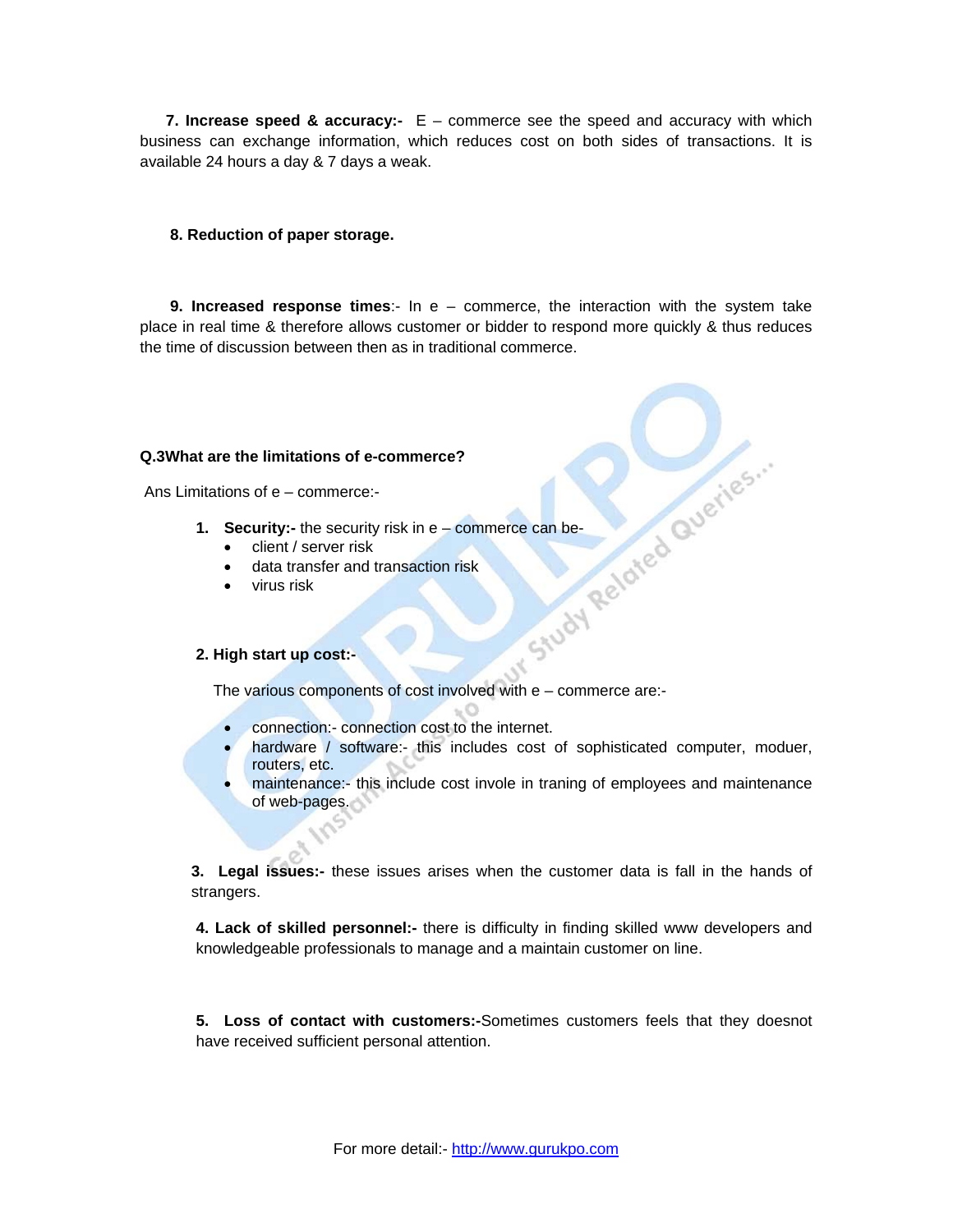**6. Uncertainty and lack of information**:- most of the companies has never used any electronic means of communication with its customers as the internet is an unknown mode for them.

**7. Some business process may never be available to e – commerce:-**Some items such as foods, high cost items such as jwellery may be impossible to be available on the internet.

#### **Q4. What are the types of e – commerce ?**

Types of e – commerce:-

1. Business to customer (B to C):-It means the consumer is motivated by business.



#### **B to C working**

1. visiting the virtual mall- customer visits the mall by browsing the outline catalogue.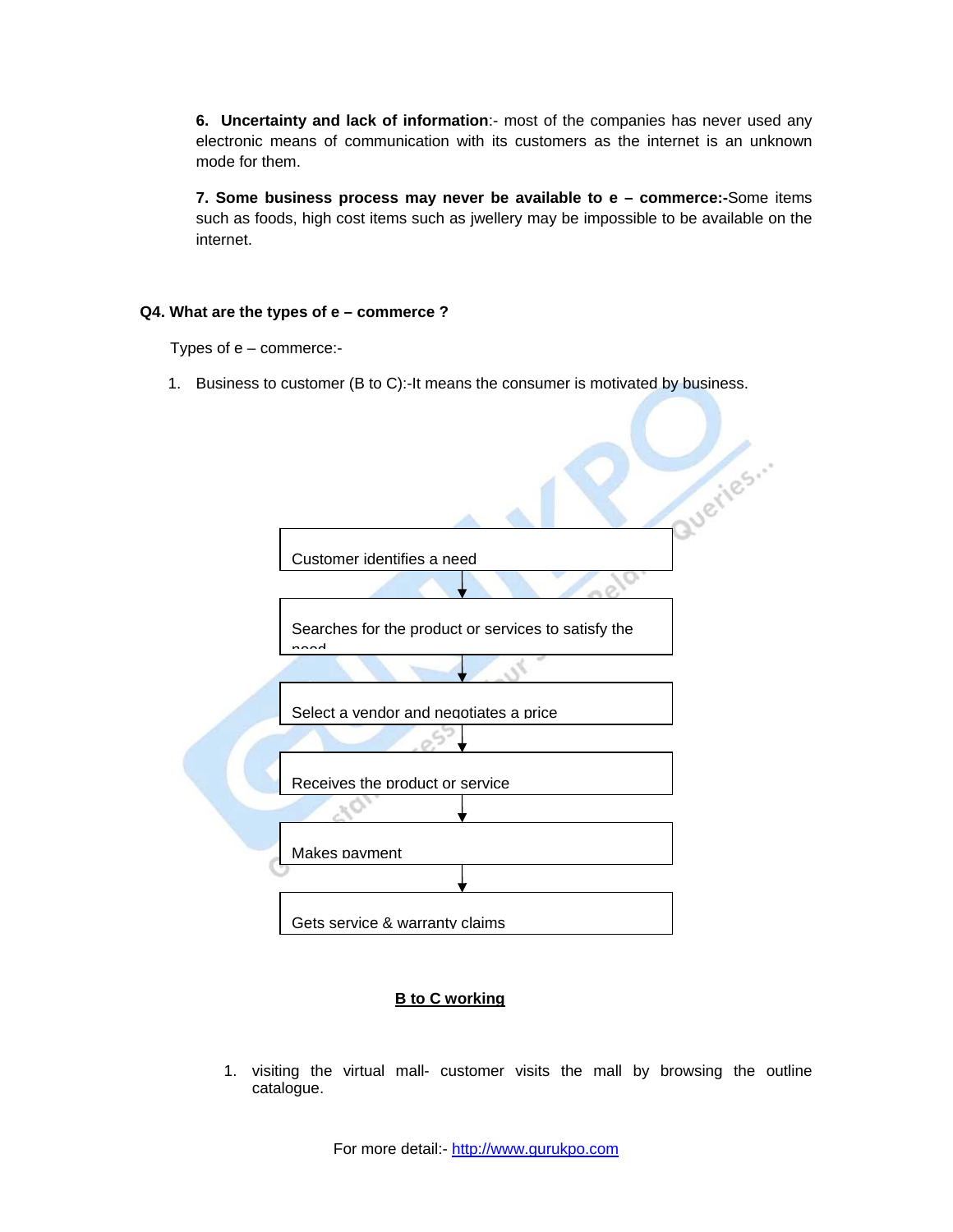- 2. customer registers- customer has to register to become part of the site's shopper registry.
- 3. customer buys product.
- 4. merchant processes the order- the merchant then processes the order that is received from the previous stage & fills up the necessary forms.
- 5. credit card is processed:- credit card of the customer is authenticated thorugh a payment gateway or a bank.
- 6. shipment & delivery:- the product is then shipped to customer.
- 7. customer receives:- the product is received by customer and is verified.
- 8. After sales service:- after sale, the firm wants to maintains a good relationship with its customers. It is called CRM customer relationship management.
- 2. Business to business (B to B):- this is called as a business motivated by another business.

B2B is classified as:-

- 1. market place:- a digital electronic market place where suppliers and commercial purchasers can conduct transactions.
- 2. e distributors:- a company that suppliers products and services directly to individual business. business.
- 3. B2B service provider:- it is a company that aells access to internet based software application to another companies.
- 4. infomediary:- a company whose business model is premised upon gathering information about customers & selling it to other businesses.

 $\mathbb{Q}_{jl}$ 

3. Consumer to business (C to B):- a business motivated by a customer.

The various C2B classified into:-

- 1. idea collectors:- consumers generally have a great idea about how to improve the existing products and what new features can be added to new products. E.g. ideas.com
- 2. reverse auctions:- it allow prospective airline travelers to visit the website and name their price for traval between only pair of city. If an airline is willing to issue a ticket at there price, the passenger is obligated to buy.
- 3. Consumer to consumer (C to C):-

In this type, a consumer is motivated by another consumer. Consumers sells directly to other consumers via online classified ads and auctions, or by selling personal services or expertise online. E.g. ebay.com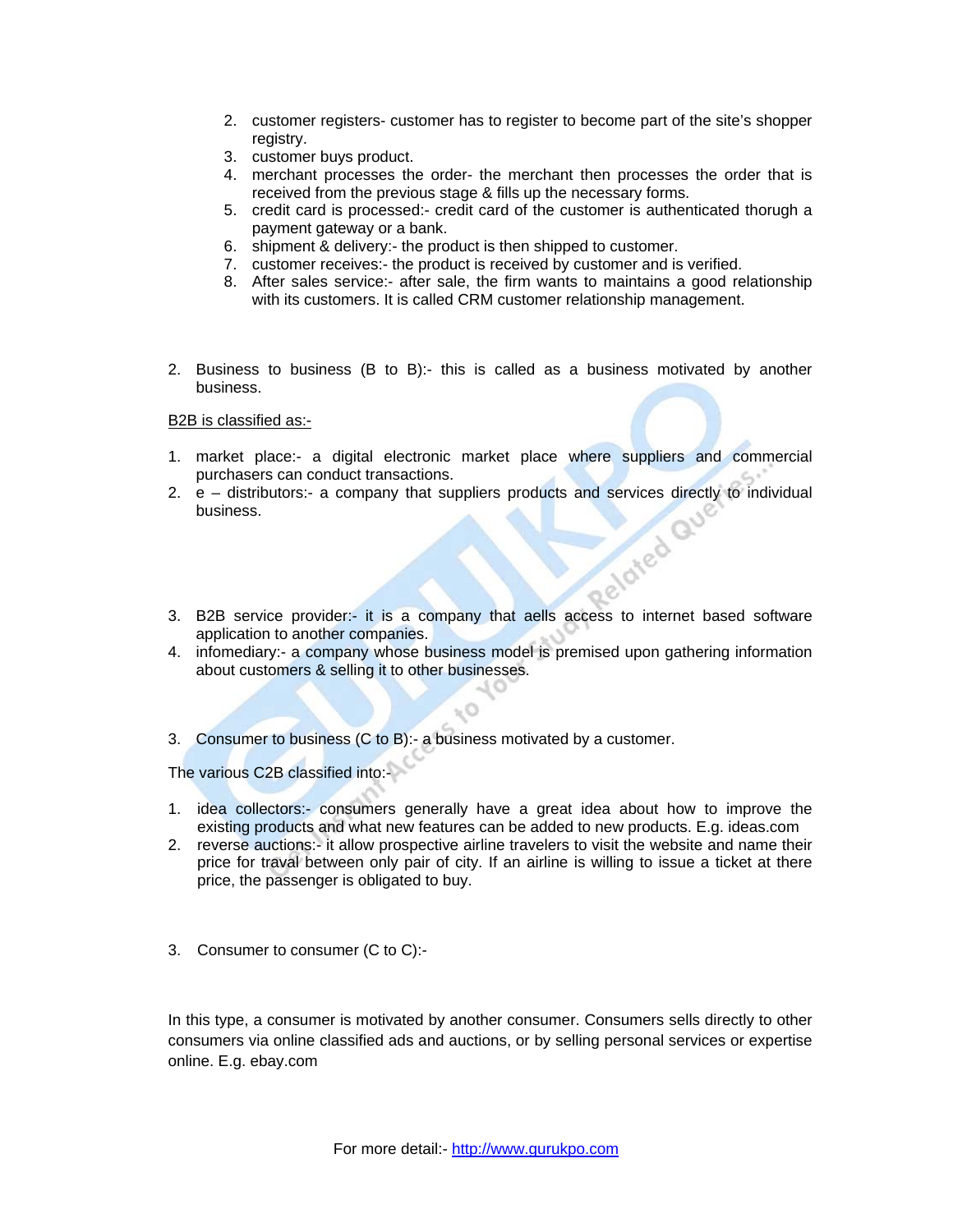#### **Q 5what is the difference between traditional commerce and e – commerce?**

| <b>Traditional commerce</b>           | e – commerce                                    |
|---------------------------------------|-------------------------------------------------|
| 1. Customer can easily identify       | 1. It is not easy in this case.                 |
| & authenticate a merchant by          |                                                 |
| seeing directly to him.               |                                                 |
|                                       |                                                 |
| 2. Customers can directly talk        | 2. Customer can only see                        |
| to merchant. Communication            | the representation & can only see the web pages |
| is not in the hands of a third party. |                                                 |
|                                       | red Queries."                                   |
| 3. Customers can interact with other  |                                                 |
| customers and gain feed back about    | 3. Customer cannot interact                     |
| merchant from other customers.        | with other customers.                           |
|                                       |                                                 |
| 4. It is not available all the time.  | 4. It is always available 24*                   |
|                                       | 7*365 hours.                                    |
|                                       |                                                 |
| 5. It is slow method.                 | 5. It is fast method.                           |
|                                       |                                                 |
| 6 Customers just give cash to         | 6. Customer have to give their                  |
| merchant & there is no need to        | personal information to                         |
| give their name or address.           | Purchase the product.                           |
| So there is no worry about            |                                                 |
| personal information.                 |                                                 |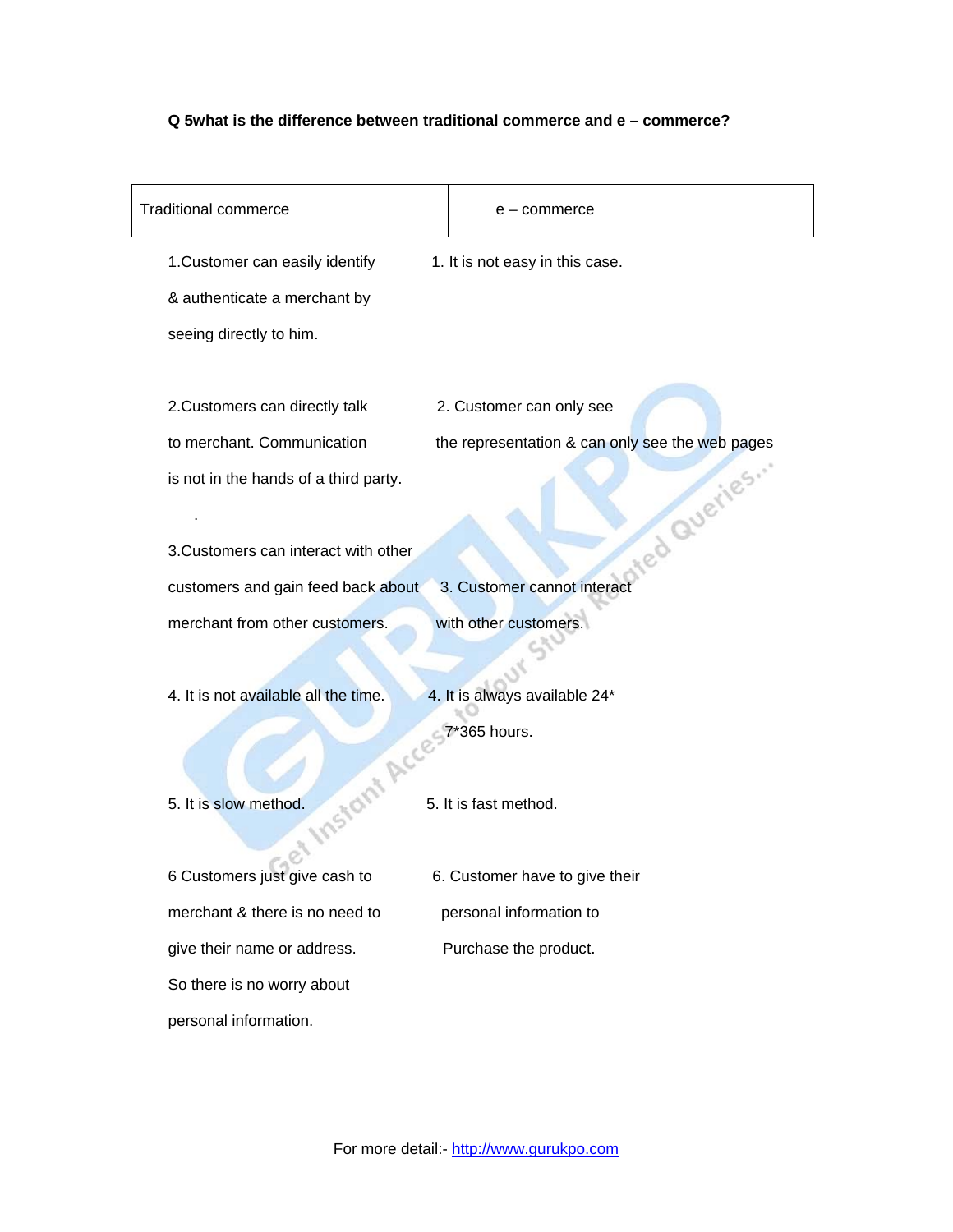#### **Q 6What is payment gateway ?**

 Ans Payment gateway are server based transaction processing system which enclose business to authorize, process, and manage credit card transaction securely in a real time.

It act as an intermediate between merchant shopping cart and all financial network involved with transaction.



**Ans** A trade cycle is the series of exchanges, between a customer and supplier, that take place when a commercial exchange is executed. A general trade cycle consists of:

| Pre-Sales: Finding a supplier and agreeing the terms.          |
|----------------------------------------------------------------|
| Execution: Selecting goods and taking delivery.                |
| Settlement: Invoice (if any) and payment.                      |
| After-Sales: Following up complaints or providing maintenance. |

C۹

For business-to-business transactions the trade cycle typically involves the provision of credit with execution preceding settlement whereas in consumer-to-business these two steps are typically co-incident.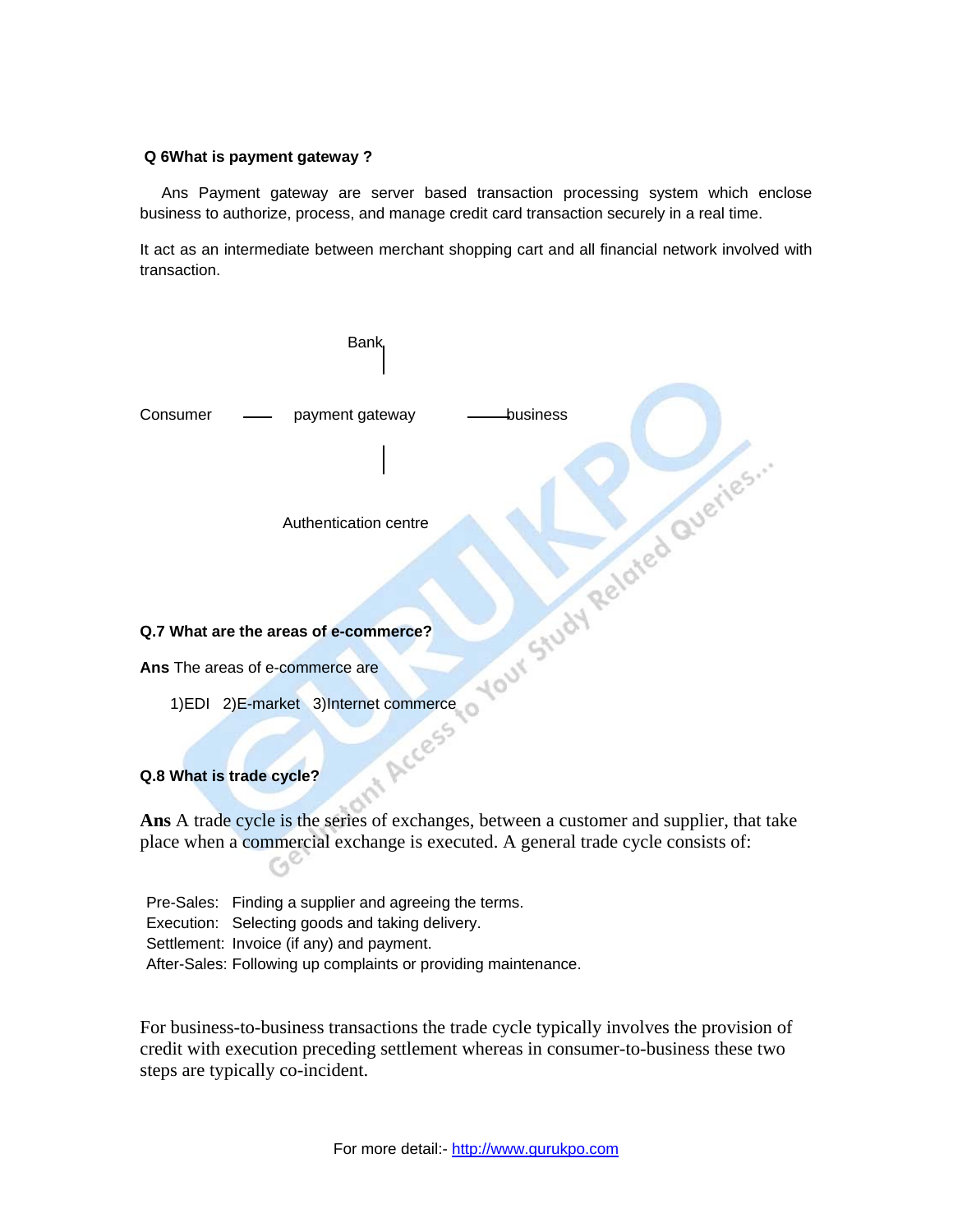The nature of the trade cycle can indicate the e-Commerce technology most suited to the exchange

## **Client server technology**

#### **Q.1What is a Client process?**

 The client is a process that sends a message to a server process requesting that the server perform a task.

Client programs usually manage the user-interface portion of the application, validate data entered by the user, dispatch requests to server programs, and sometimes execute business logic.

The client-based process is the front- end of the application that the user sees and interacts with. The client process contains solution-specific logic and provides the interface between the user and the rest of the application system.

The client process also manages the local resources that the user interacts with such as the monitor, keyboard, workstation CPU and peripherals.

One of the key elements of a client workstation is the graphical user interface (GUI).<br>Q.2What is a Server process?

#### **Q.2What is a Server process?**

 A server process (program) fulfills the client request by performing the task requested. Server programs generally receive requests from client programs, execute database retrieval and updates, manage data integrity and dispatch responses to client requests.

Sometimes server programs execute common or complex business logic. The serverbased process "may" run on another machine on the network. This server could be the host operating system or network file server; the server is then provided both file system services and application services. Or in some cases, another desktop machine provides the application services.

The server process acts as a software engine that manages shared resources such as databases, printers, communication links, or high powered-processors. The server process performs the back-end tasks that are common to similar applications.

#### **Q.3 What is client server architecture?**

**Client/server architecture** The client/server architecture significantly decreased network traffic by providing a query response rather than total file transfer. It allows multi-user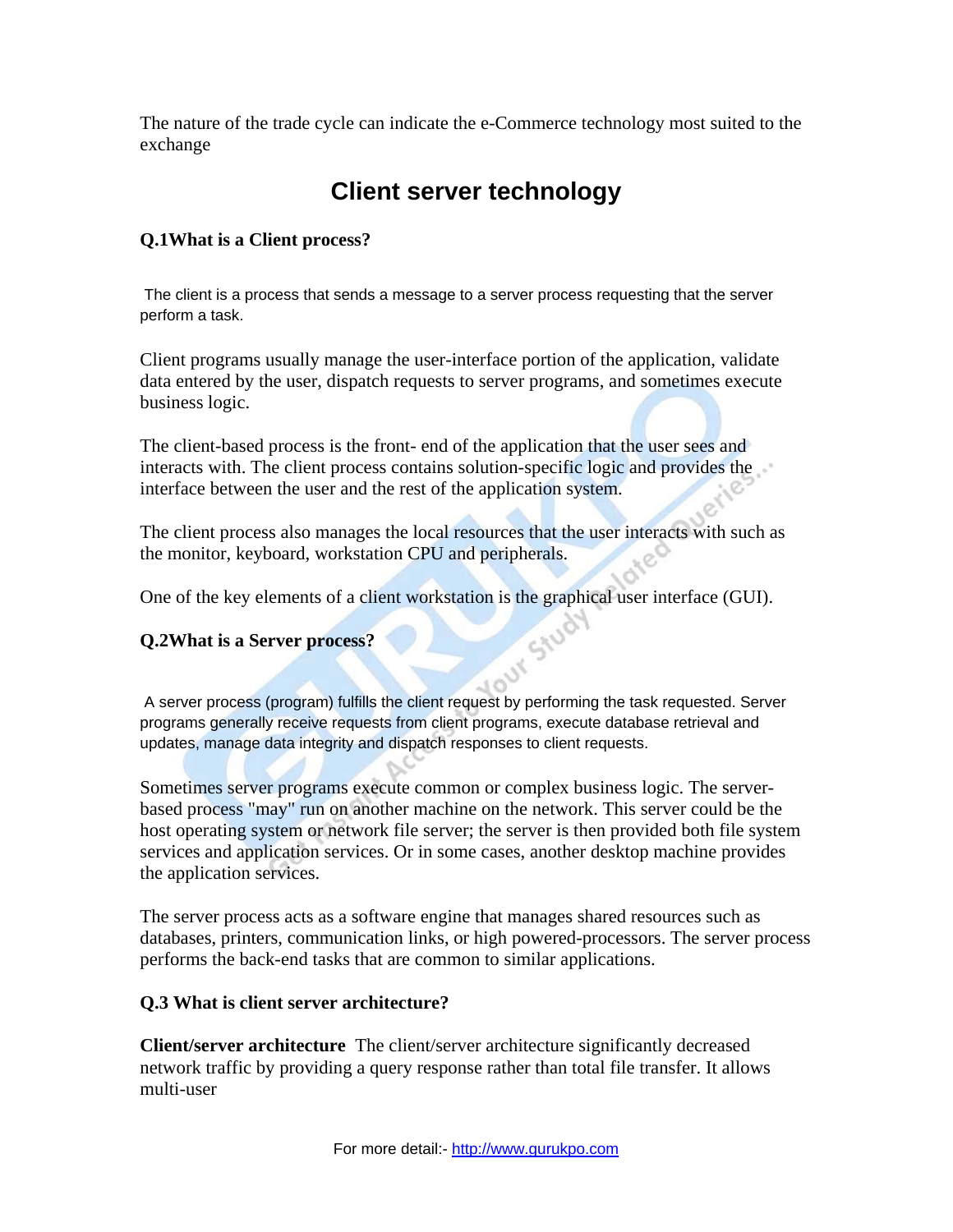updating through a GUI front end to a shared database. Remote Procedure Calls (RPCs) or standard query language (SQL) statements are typically used to communicate between the client and server.

#### **The following are the examples of client/server architectures.**

1) **Two tier architectures** A two-tier architecture is where a client talks directly to a server, with no intervening server. It is typically used in small environments(less than 50 users).

In two tier client/server architectures, the user interface is placed at user's desktop environment and the database management system services are usually in a server that is a more powerful machine that provides services to the many clients. Information processing is split between the user system interface environment and the database management server environment.

2) **Three tier architectures** The three tier architecture is introduced to overcome the drawbacks of the two tier architecture. In the three tier architecture, a middleware is used between the user system interface client environment and the database management server environment. These middleware are implemented in a variety of ways such as transaction processing monitors, message servers or application servers. The middleware perform the function of queuing, application execution and database staging. In addition the middleware adds scheduling and prioritization for work in progress.

The three tier client/server architecture is used to improve performance for large number of users and also improves flexibility when compared to the two tier approach.

The drawback of three tier architectures is that the development environment is more difficult to use than the development of two tier applications.

The widespread use of the term 3-tier architecture also denotes the following architectures:

- Application sharing between a client, middleware and enterprise server
- Application sharing between a client, application server and enterprise database server.

i) **Three tier with message server**. In this architecture, messages are processed and prioritized asynchronously. Messages have headers that include priority information, address and identification number. The message server links to the relational DBMS and other data sources. Messaging systems are alternative for wireless infrastructures.

ii) **Three tier with an application server** This architecture allows the main body of an application to run on a shared host rather than in the user system interface client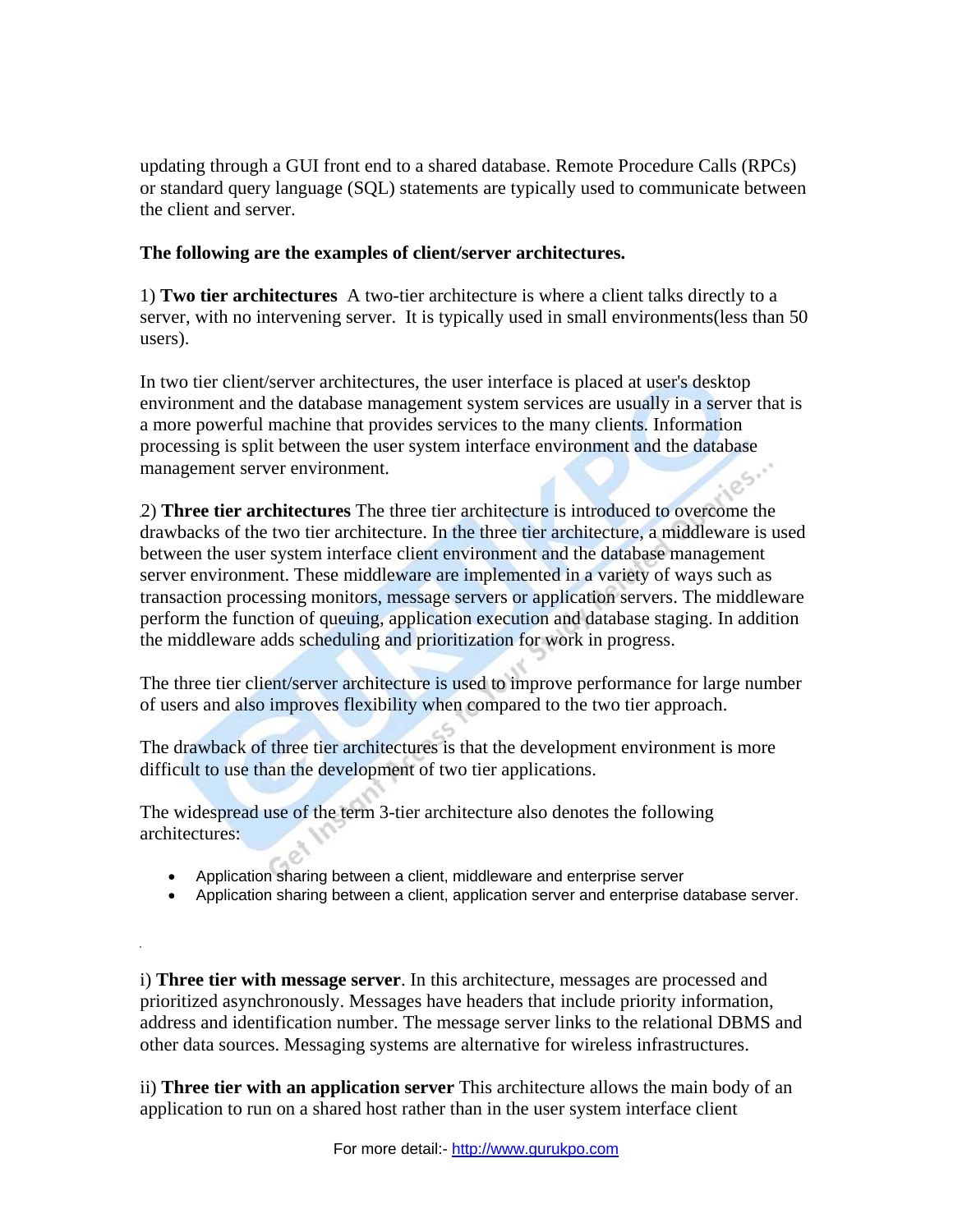environment. The application server shares business logic, computations and a data retrieval engine. In this architecture applications are more scalable and installation costs are less on a single server than maintaining each on a desktop client.

3-tier architecture provides:

- A greater degree of flexibility
- Increased security, as security can be defined for each service, and at each level
- Increased performance, as tasks are shared between servers

#### **Q.4What are Benefits of the Client/Server Model ?**

**Divides Application Processing** across multiple machines.Non-critical data and functions are processed on the client Critical functions are processed on the server

**Optimizes Client Workstations** for data input and presentation (e.g., graphics and mouse support)

**Optimizes the Server** for data processing and storage (e.g., large amount of memory and disk space)

**Scales Horizontally** – Multiple servers, each server having capabilities and processing power, can be added to distribute processing load.

**Scales Vertically - Can be moved to more powerful machines, such as** minicomputer or a mainframe to take advantage of the larger system's performance

**Reduces Data Replication** - Data stored on the servers instead of each client, reducing the amount of data replication for the application.

#### **Q.5What are the characteristics of client/server architecture?**

The basic characteristics of client/server architectures are:

1) Combination of a client or front-end portion that interacts with the user, and a server or back-end portion that interacts with the shared resource.

The client process contains solution-specific logic and provides the interface between the user and the rest of the application system. The server process acts as a software engine that manages shared resources such as databases, printers, modems, or high powered processors.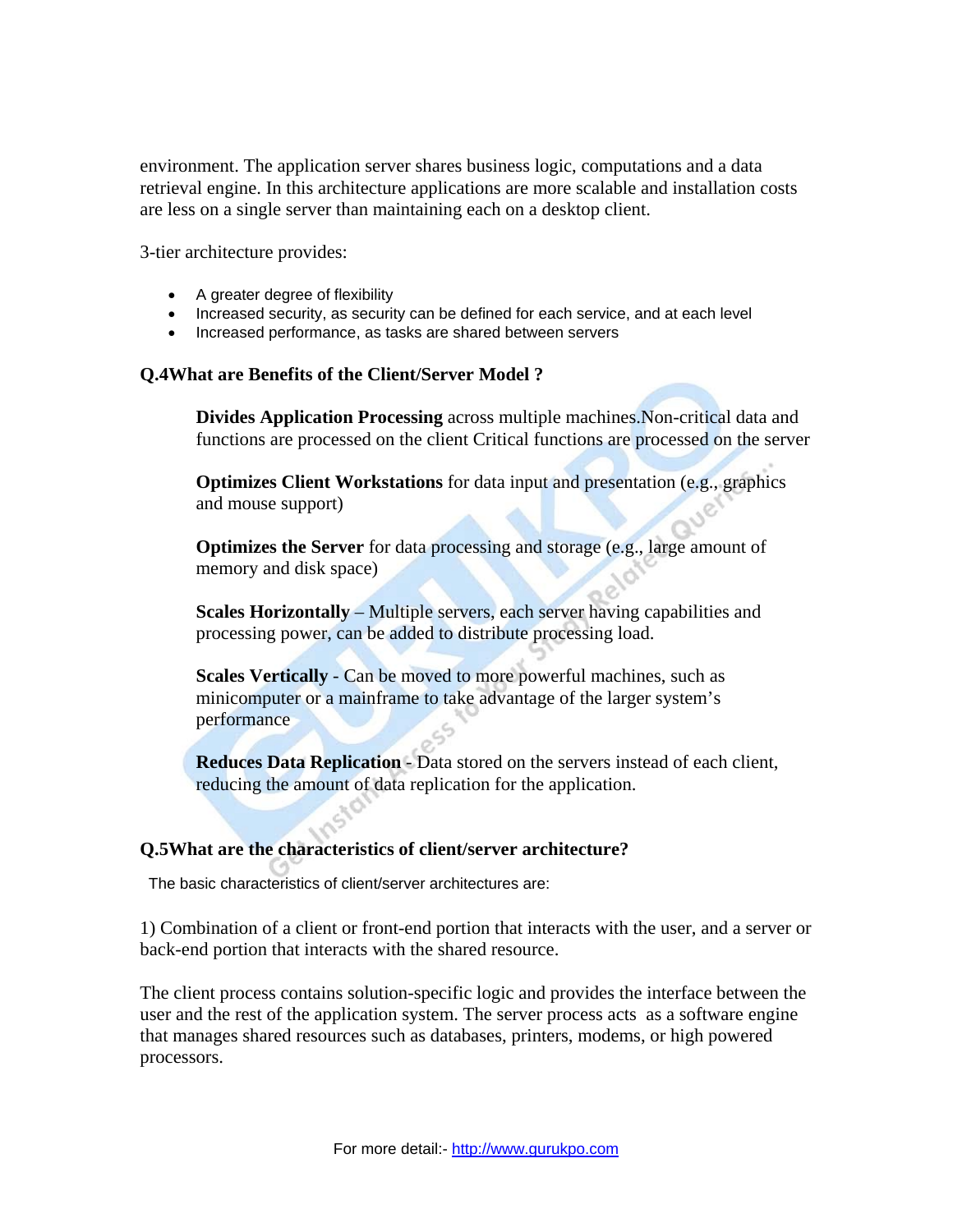2) The front-end task and back-end task have fundamentally different requirements for computing resources such as processor speeds, memory, disk speeds and capacities, and input/output devices.

3) The environment is typically heterogeneous and multivendor. The hardware platform and operating system of client and server are not usually the same.Client and server processes communicate through a well-defined set of standard application program interfaces (API's) and RPC's.

4) An important characteristic of client-server systems is scalability. They can be scaled horizontally or vertically. Horizontal scaling means adding or removing client workstations with only a slight performance impact. Vertical scaling means migrating to a larger and faster server machine or multiservers.

#### **Q6.What are the different types of servers?**

**File servers**. -With a file server, the client passes requests for files or file records over a network to the file server. This form of data service requires large bandwidth and can slow a network with many users down considerably. Traditional LAN computing allows users to share resources, such as data files and peripheral devices, by moving them from standalone PCUs onto a Networked File Server (NFS).

**Database servers-**In database servers, clients passes SQL (Structured Query Language) requests as messages to the server and the results of the query are returned over the network. The code that processes the SQL request and the data resides on the server allowing it to use its own processing power to find the requested data, rather than pass all the records back to a client and let it find its owndata as was the case for the file server.

**Transaction servers**- Clients invoke remote procedures that reside on servers which also contains an SQL database engine. There are procedural statements on the server to execute a group of SQL statements (transactions) which either all succeed or fail as a unit. The applications based on transaction servers are called On-line Transaction Processing (OLTP) and tend to be mission-critical applications which require 1-3 second response time, 100% of the time and require tight controls over the security and integrity of the database.

The communication overhead in this approach is kept to a minimum as the exchange typically consists of a single request/reply (as opposed to multiple SQL statements in database servers). Application servers are not necessarily database centered but are used to server user needs, such as. download capabilities from Dow Jones or regulating a electronic mail process. Basing resources on a server allows users to share data, while security and management services, which are also based in the server, ensure data integrity and security.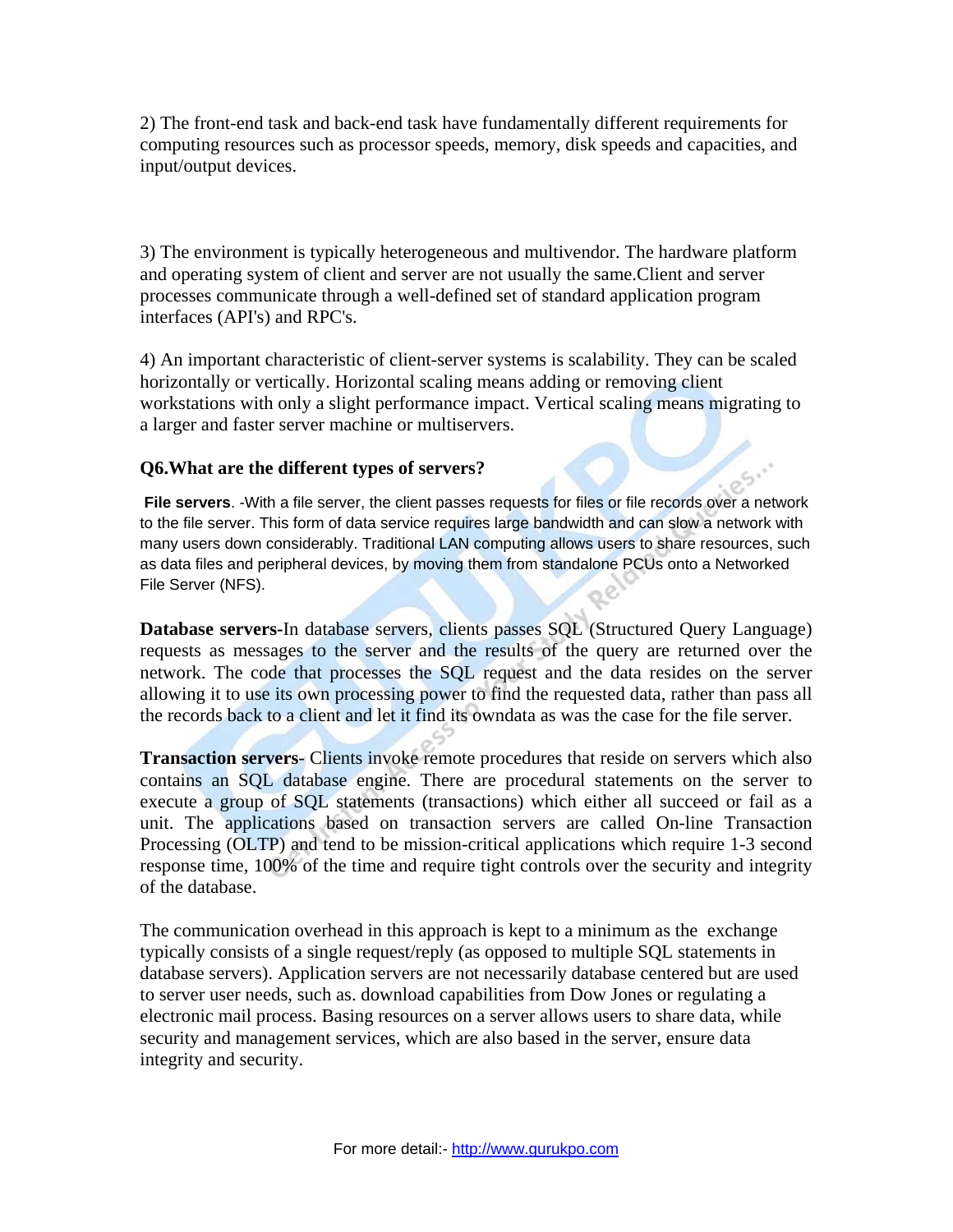## **Supply chain management & value chain**

#### **Q 1What is supply chain management ?**

Supply chain management:-

- supply chain is a process umberella under which products are created and delivered to customers.
- It is a sequence of processes and activivties involed in manufacturing and distribution cycle.
- It is a network of facilities that made raw materials, trans form them into intermediate goods & then final products and deliver the products to customers through a distribution system.

#### **Q2. What are the components of supply chain ?**

Ans The following fine basic components of SC mare:-

- 1. plan:- it is the first step of SCM. It plans for meeting the customer demand.
- 2. source:- it means from where customer are ready to purchase their products. In this step, price, delivery & payment process of the goods are maintained.
- 3. make:- it is the manufacturing step. In this the necessary step for manufacturing steps are taken like production, testing, packaging and prepation for delivery.
- 4. deliver:- in this step customer give receipt of orders which he wants. A warehouse is maintainesd to store the product details.
- 5. return:- in this step a customer relationship management is maintained. In this customers are supported & feedback is taken from customers about products. A network is maintained for receiving defective & excessive products from customers.

#### **Q3.What are the benefit of SCM ?**

- 1. It is web based not web enabled.
- 2. It incorporates broadcast and active messaging.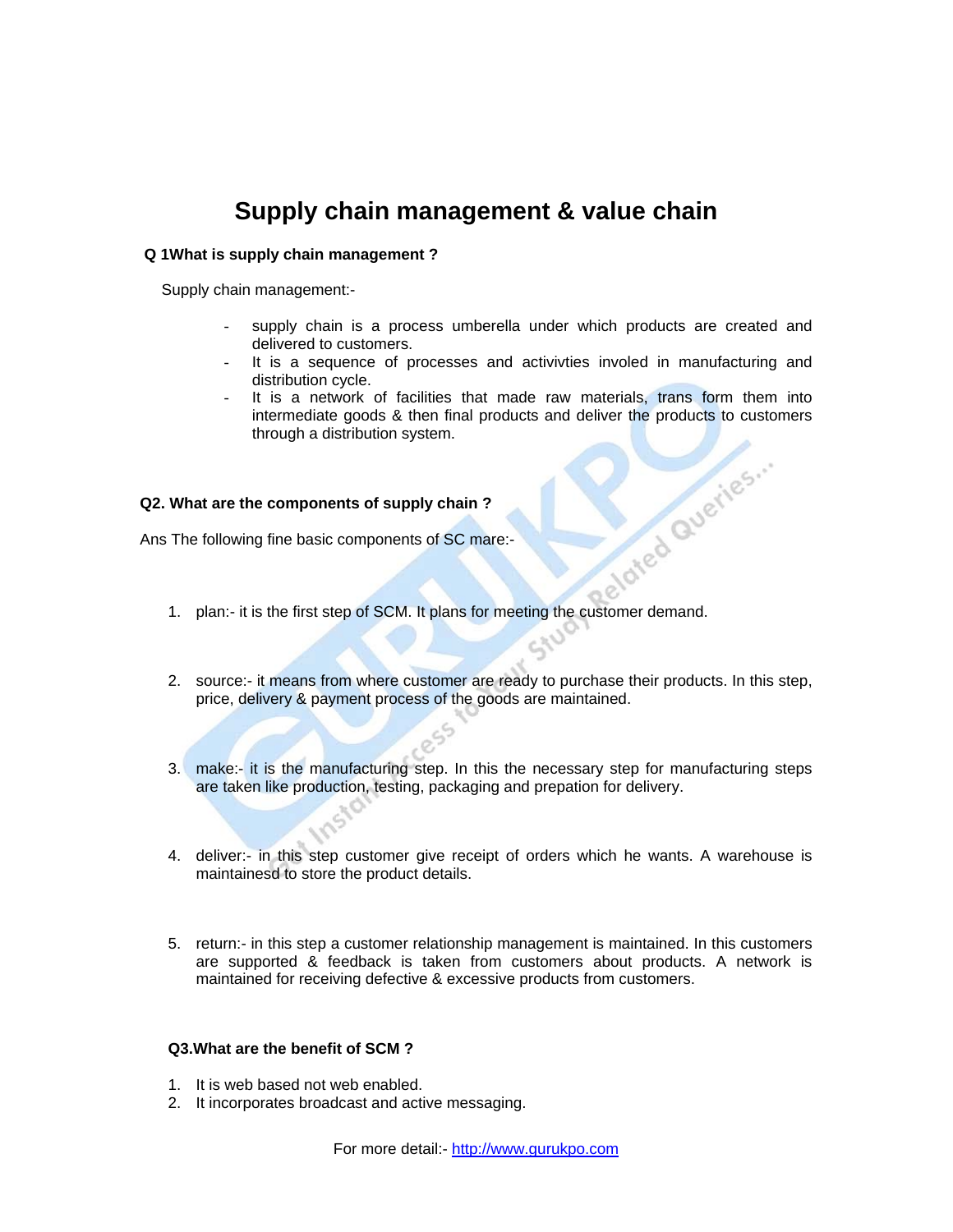- 3. It supports the exchange of real time benefits.
- 4. It has open internet application architecture. Which allows rapid deployment.
- 5. It is platform independent.
- 6. It is fully integrated system.
- 7. Global trading capabilities.
- 8. Global knowledge exchange.
- 9. Horizontal & vertical market place.
- 10. e market place to e market place connectivity.
- 11. Enterprise to enterprise connectivity.
- 12. It maximize selling opportunities by capturing valuable customer information buying patterns, frequency of visits, preferences, order history.
- 13. It provides tool sets to achieve new business by reaching out to customers that you never could before.
- 14. Improved customer response time.
- 15. An ability to offer local products globally.

#### **Q.4 What is value chain analysis? What are the primary and secondary activities?**

**Ans** The **value chain**, also known as **value chain analysis**, is a concept from business management that was first described and popularized by Michael Porter in his 1985 .

A value chain is a chain of activities for a firm operating in a specific industry. Products pass through all activities of the chain in order, and at each activity the product gains some value. The chain of activities gives the products more added value than the sum of added values of all activities. It is important not to mix the concept of the value chain with the costs occurring throughout the activities. A diamond cutter can be used as an example of the difference. The cutting activity may have a low cost, but the activity adds much of the value to the end product, since a rough diamond is significantly less valuable than a cut diamond. of Access

#### **Activities**

The primary activities include: inbound logistics, operations (production), outbound logistics, marketing and sales (demand), and services (maintenance).

The support activities include: administrative infrastructure management, human resource management, technology (R&D), and procurement. The costs and value drivers are identified for each value activity.

The **Value Chain framework** of **Michael Porter** is a model that helps to analyze specific activities through which firms can create value and competitive advantage.

#### **Primary activities**

1)**Inbound Logistics** Includes receiving, storing, inventory control, transportation scheduling.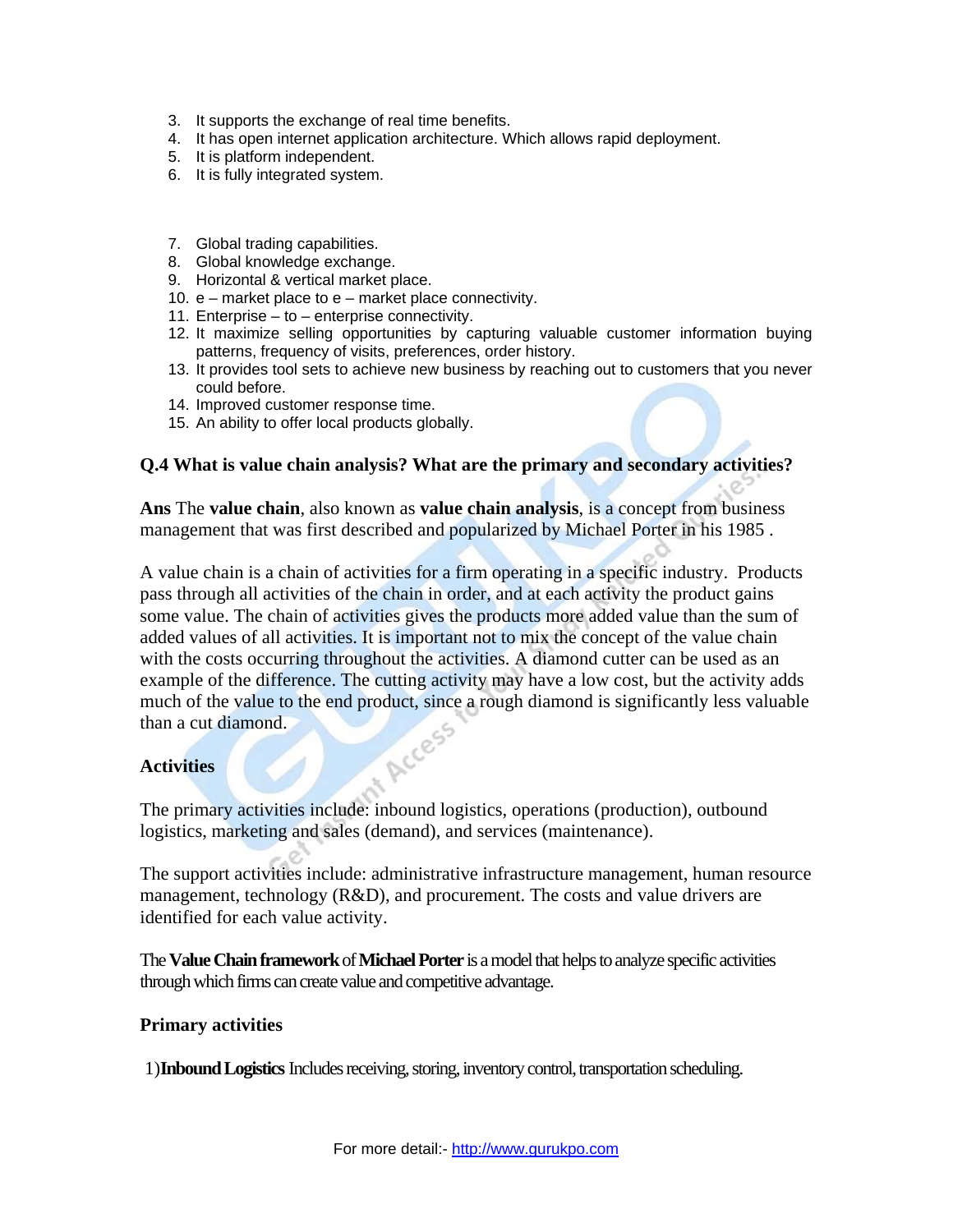2)**Operations** Includes machining, packaging, assembly, equipment maintenance, testing and all other value-creating activities that transform the inputs into the final product.

 **3)Outbound Logistics**The activities required to get the finished product to the customers: warehousing, order fulfillment, transportation, distribution management.

| support activities   |                       |                               |                      |                |          |
|----------------------|-----------------------|-------------------------------|----------------------|----------------|----------|
|                      |                       | Firm Infrastructure           |                      |                |          |
|                      |                       | Human Resource Management     |                      |                |          |
|                      |                       | <b>Technology Development</b> |                      |                |          |
|                      | Procurement           |                               |                      | <b>Margin</b>  |          |
| Inbound<br>Logistics | Operations   Outbound | Logistics                     | Marketing<br>& Sales | <b>Service</b> | Queries. |
| primary activities   |                       |                               |                      |                |          |
|                      |                       |                               |                      |                |          |

 **4)Marketing and Sales** The activities associated with getting buyers to purchase the product including channel selection, advertising, promotion, selling, pricing, retail management, etc.

 $hO$ 

 5)**Service** The activities that maintain and enhance the product's value, including customer support, repair services, installation, training, spare parts management, upgrading, etc.

#### **Support activities**

.

**1)Procurement :-**It refers to the purchase of goods and services for the organization.Procurement of raw materials, servicing, spare parts, buildings, machines, etc

**2)Technology Development:-**It includes CRM,internet marketing activities,production technology.

**3)Human Resources Management:-A**n organisation would manage recruitment and selection,training and development.

**4)Firm Infrastructure:-**It includes MIS for planning , general management, planning management, legal, finance, accounting, public affairs, quality management, etc.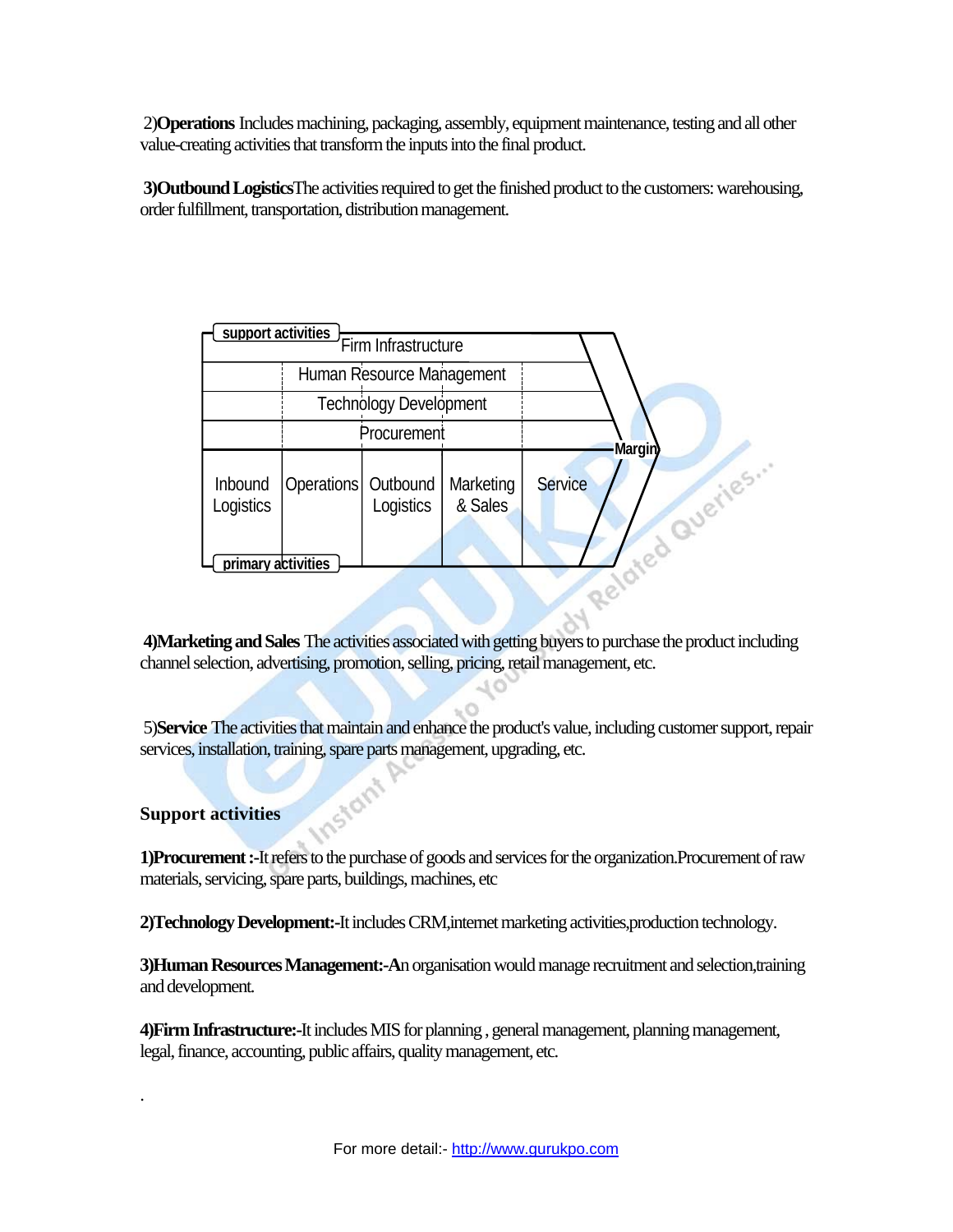#### **Q5.Give an Example of value chain?.**

#### **Ans Food supermarkets value system**

Inbound Logistics: Large number of suppliers

Vast number of products

Process: Retail

Outbound Logistics: Vast number of Consumers



#### **Q6.What are the cost drivers of value chain?**

Ans Porter identified 10 cost drivers related to value chain activities:

- Economies of scale
- Learning
- Capacity utilization
- Linkages among activities
- Interrelationships among business units
- Degree of vertical integration
- Timing of market entry
- Firm's policy of cost or differentiation
- Geographic location
- Institutional factors (regulation, union activity, taxes, etc.)

#### **Q.7 What is meant by term stakeholder?**

Ans The term **stakeholder**, as traditionally used in the English language in law and notably gambling, is a third party who temporarily holds money or property while its owner is still being determined. In a business context, a stakeholder is a person or organization that has a legitimate interest in a project or entity.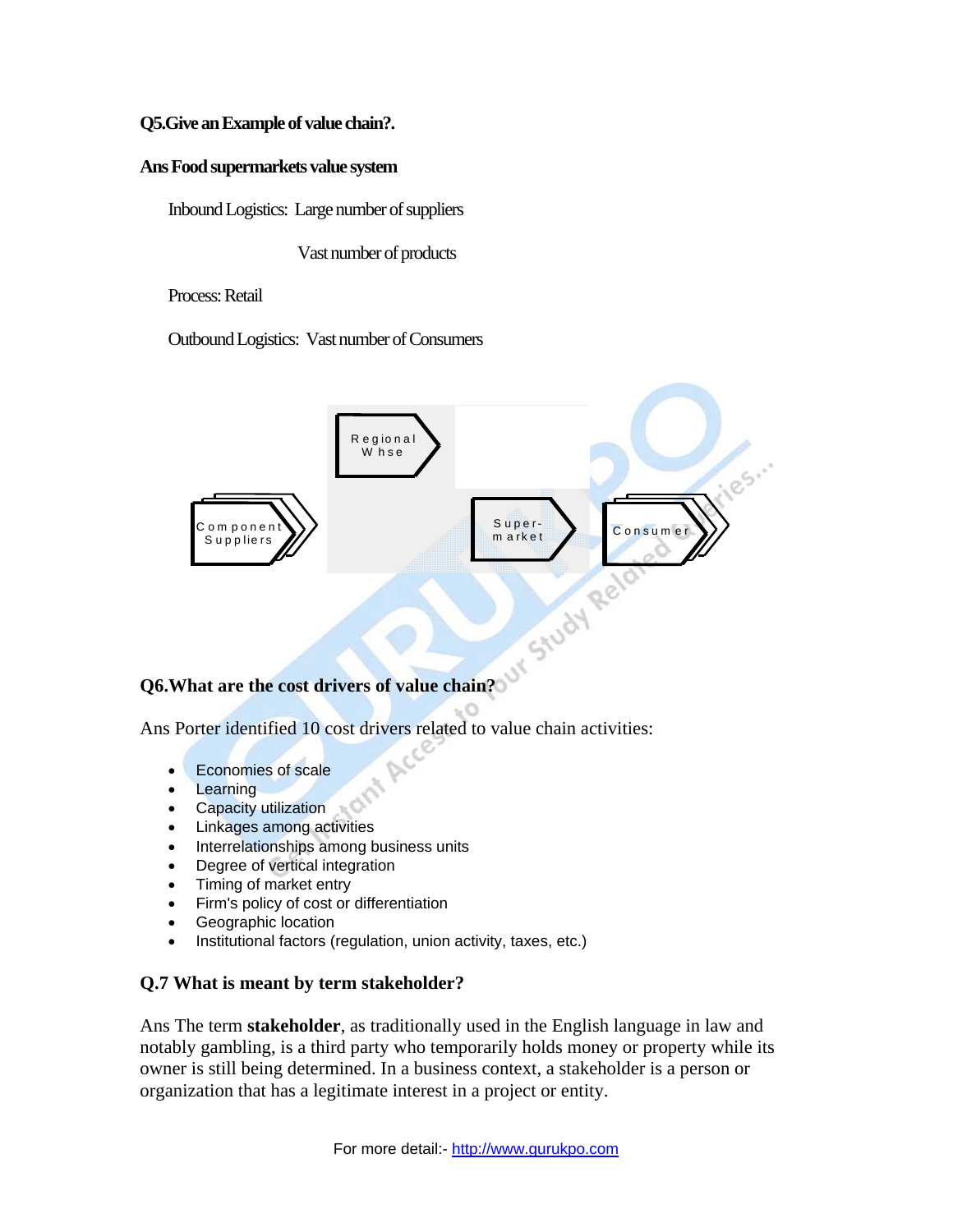A **corporate stakeholder** is a party that can affect or be affected by the actions of the business as a whole. Stakeholders also defined as those groups without whose support the organization would cease to exist.

#### **Q.8What is the relationship between Technology and the Value Chain?**

Ans Because technology is employed to some degree in every value creating activity, changes in technology can impact competitive advantage by incrementally changing the activities themselves or by making possible new configurations of the value chain.

Various technologies are used in both primary value activities and support activities:

#### • **Inbound Logistics Technologies**

- o Transportation
- o Material handling
- o Material storage
- o Communications
- o Testing
- o Information systems

#### • **Operations Technologies**

- o Process
- o Materials
- o Machine tools
- o Material handling
- o Packaging
- o Maintenance
- o Testing
- to Your Study Related Queries.  $\sim$ o Building design & operation
- o Information systems

#### • **Outbound Logistics Technologies**

- o Transportation
- o Material handling
- o Packaging
- o Communications
- o Information systems

#### • **Marketing & Sales Technologies**

- o Media
- o Audio/video
- o Communications
- o Information systems

#### • **Service Technologies**

- o Testing
- o Communications
- o Information systems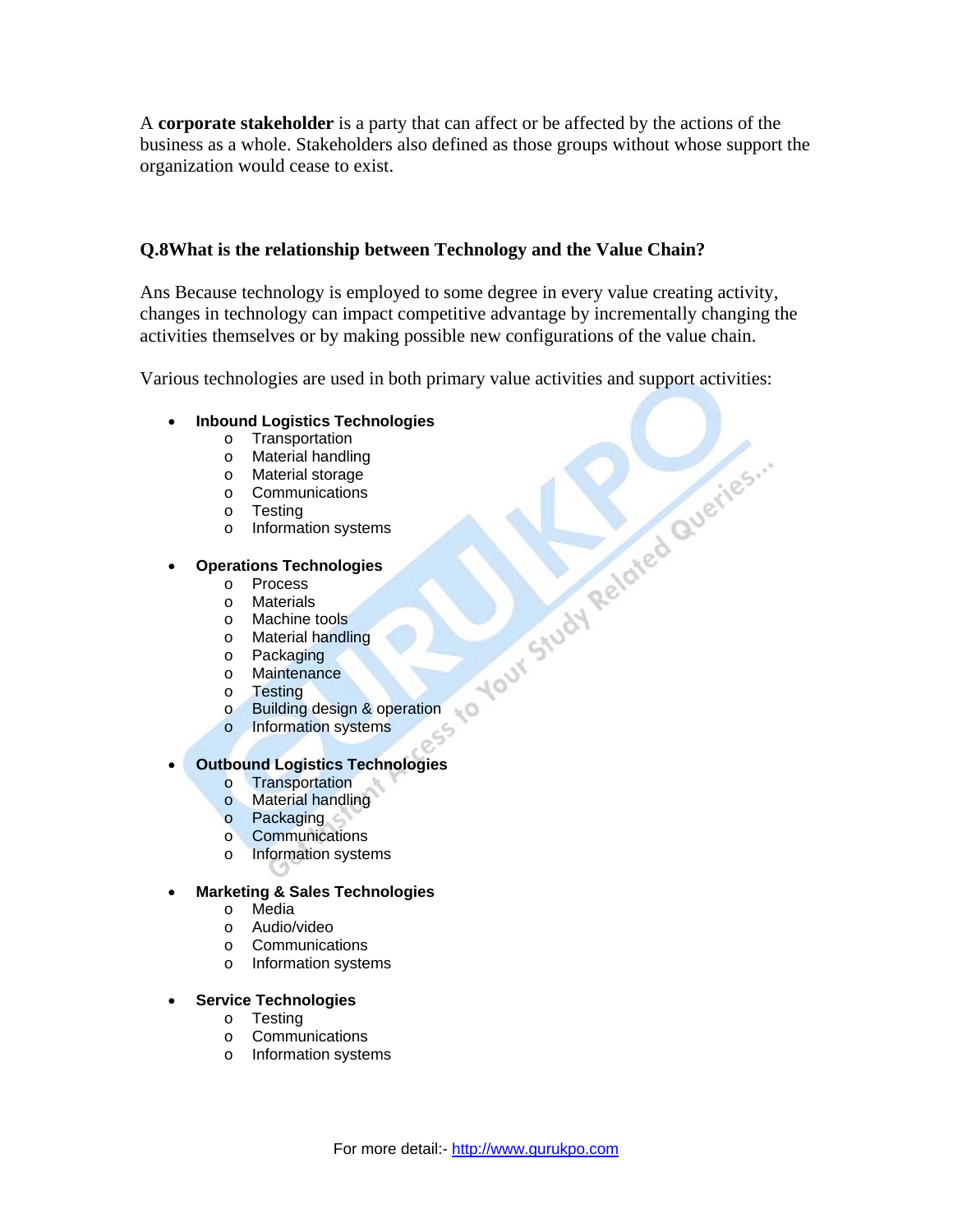#### **Q6What are the benefits of Value Chain?**

Ans.

#### A)Electronic Value Chain:

1)Reduced time frame

2)Changed cost structures

B)Re-engineered Value Chain:

1)Just-in-time manufacture

2)Quick response supply

3)Efficient document processing

C)Competitive advantage

**Efficient document processing**<br> **Q.7How you can improve supply chain management?**<br> **Q.7How you can improve supply chain management?**<br> **Ans7** Supply chain management can be improved by integration and co-ordination.<br>
Cec<sup>e</sup> **Ans7** Supply chain management can be improved by integration and co-ordination.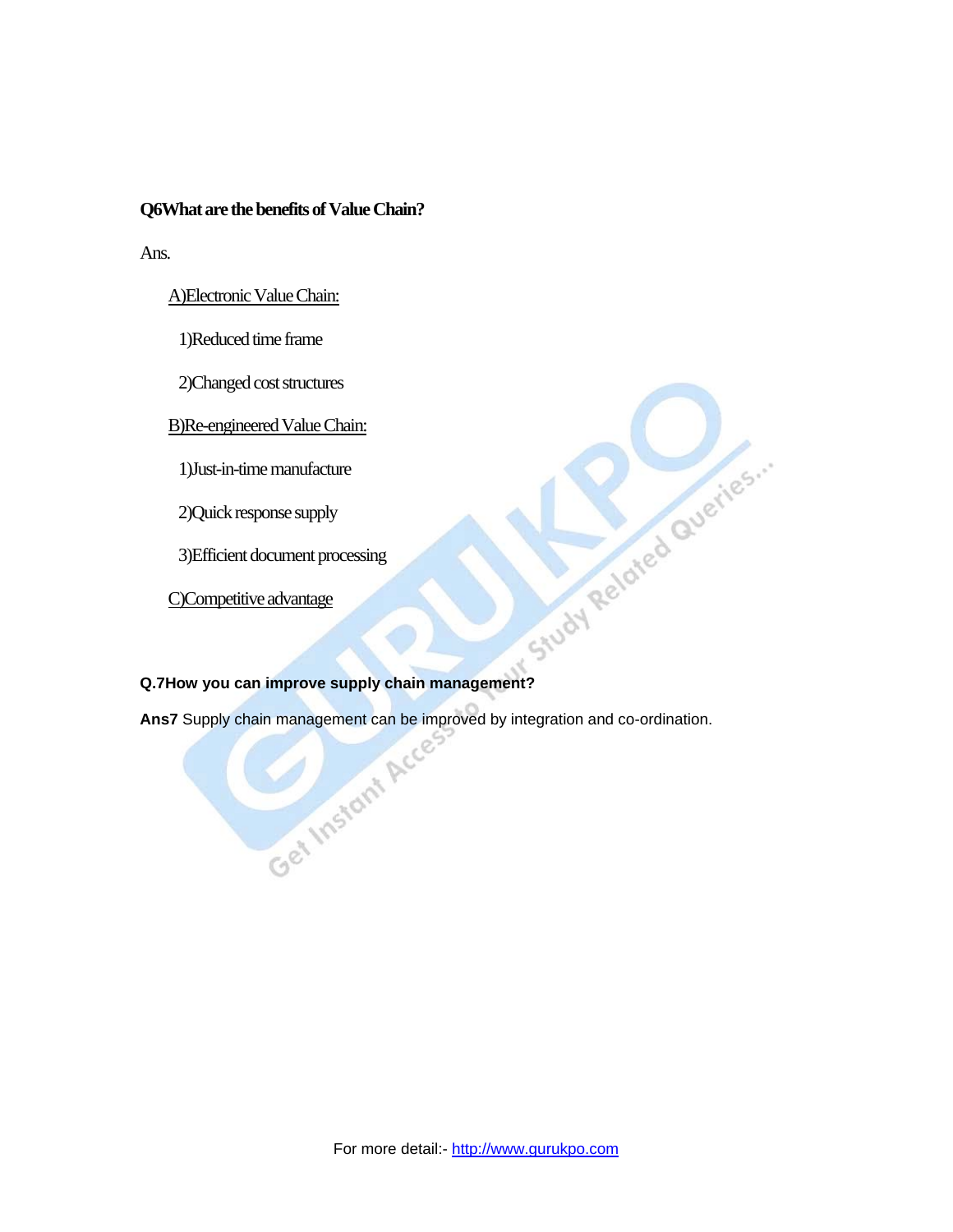## **Competitive advantage and business strategy**

#### **Q1. What is meant by competitive advantage?**

 Ans Competitive advantage is an advantage over competitions gained by offering consumers greater value, either by means lower prices or by providing greater benefits and services that justifies higher prices.

There are two main types of competitive advantage comparative advantage and differential advantage.

Comparative advantage is a firms ability to produce a good or service at lower cost than its competitious.

A differential advantage is created when a firm's products or services differ from its competitiors.

#### **Q2. What are the strategies that are adopted to gain competitive advantage ?**

#### **Ans**

1. Differentiation:- this strategy is used to attract more customers, this strategy allow you to change a higher price because you are delivering more value to your customers.

This can be done as –

More value – often products or services for same price.

Freebies – free upgrades & coupons for future purchases.

Discounts – includes offering regular sales, coupons etc.

New/first – be the first one to offer something in your location.

Deliver/fast – next day or one hour make it faster than customers think possible.

Before/during/after sales support – provide technical or other support to customers.

Guarantee/warranty – free replacements parts.

2. Cost leadership:- this strategy seeks to achieve the position of lowest cost producer in industry as a whole. By producing at lowest cost, the manufacturer can compete on price with every other producer in the industry.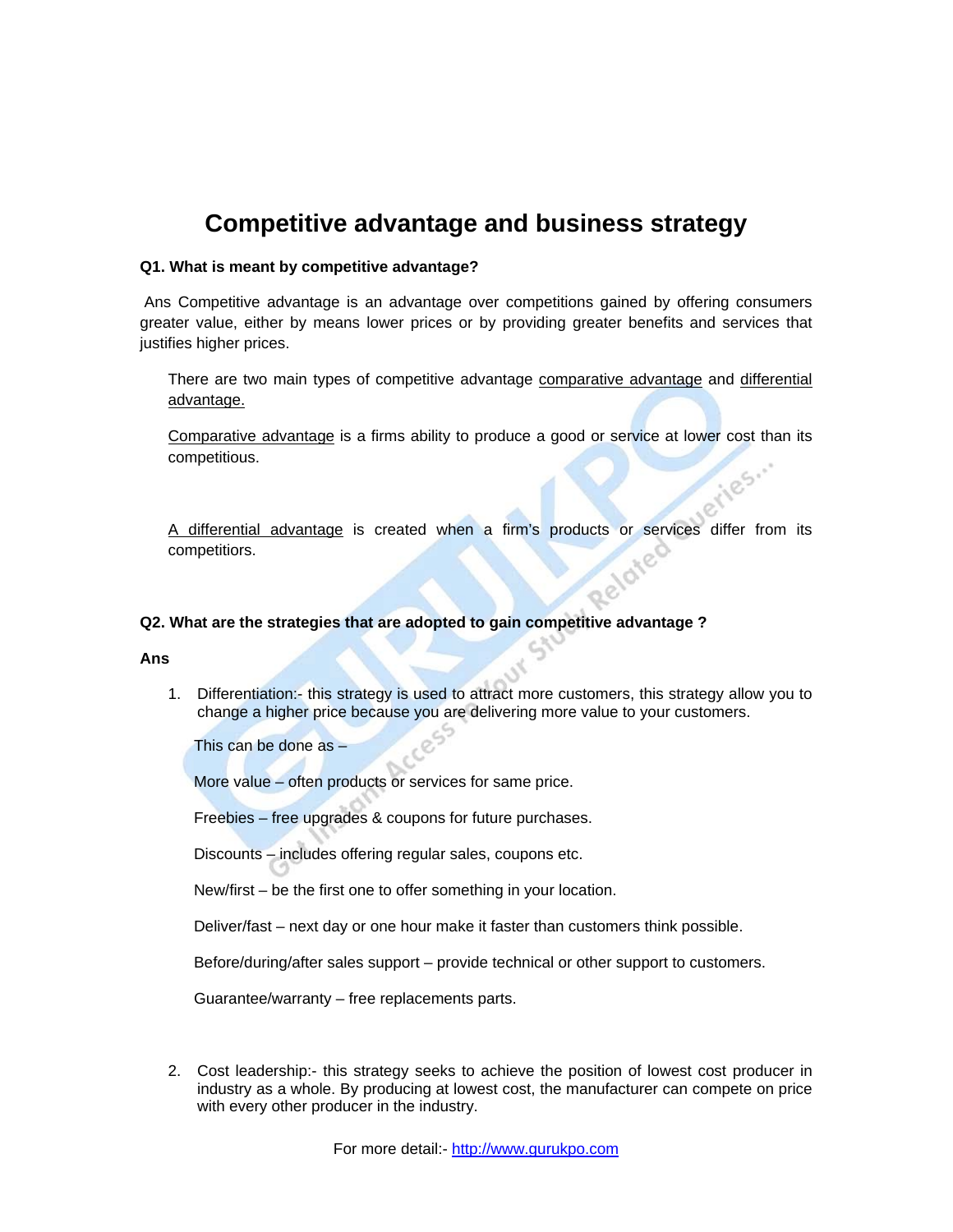3. Differentiation focus:- this strategy works in narrow market. It means the companies focus on smaller segments (niches) of customers rather than entire the cross market.

 Companies following focused differentiation strategies produce customized products for small market segments. They can be successful when either the qualities are too small for industry wide competitors to handle economically, or when the extent of differentiation requested is beyond the capabilities of industry wide differntiaition. E. g. luxury goods.

4. Cost focus:- in this strategy, a lower – cost advantage is given to a small market segment.

For e.g. Ikea company offers home farnishing that has good design, functions and quality with low prices.

#### **Q3. Explain Michael porter fine forces model ?**

Ans. Michael porter concept involves relationship between competitors within an industry,

It consist of

- 1. entry of competitors
- 2. threat of substitutes
- 3. bargaining power of buyers
- 4. bargaining power suppliers
- 5. rivalry among existing players
- 6. Government

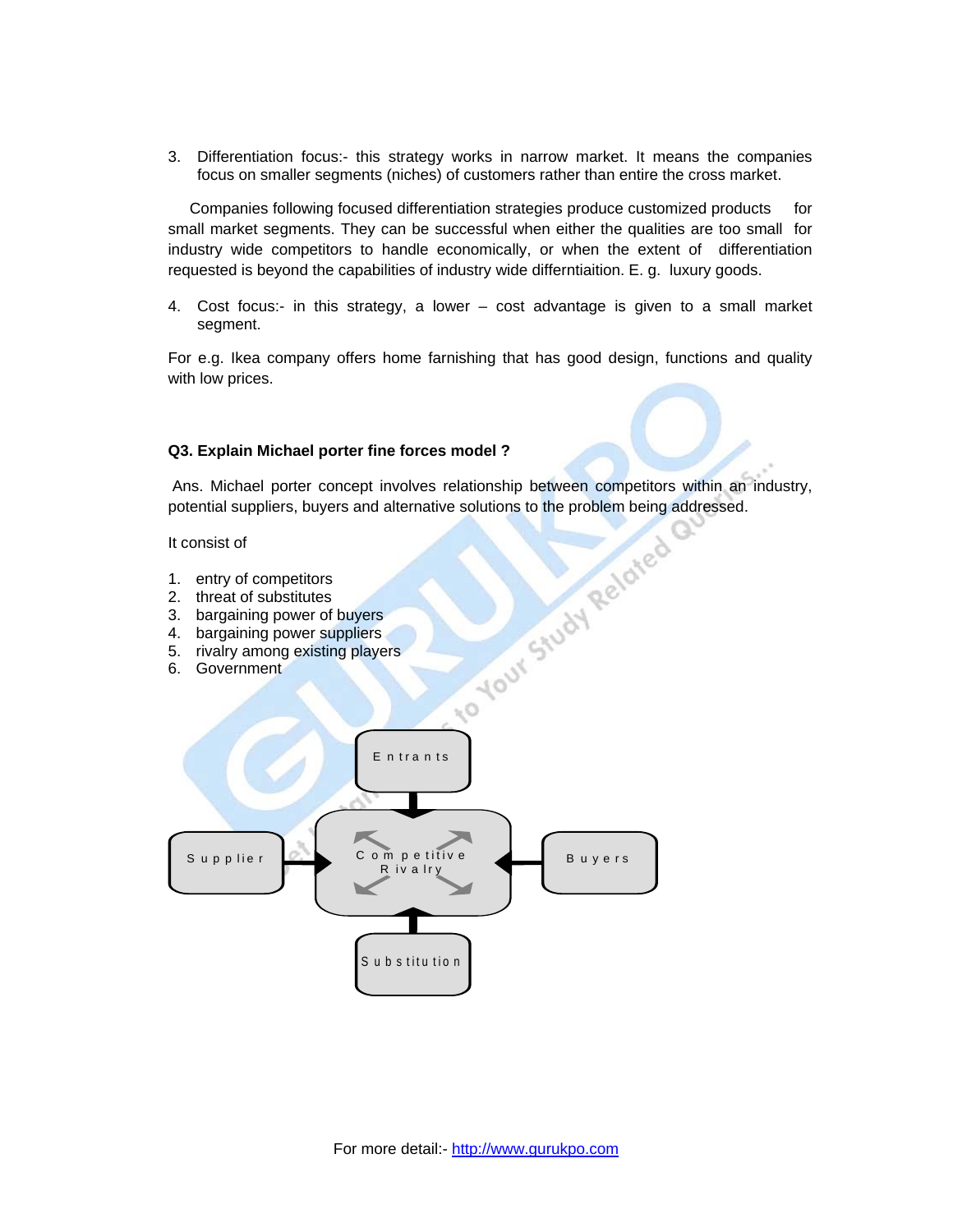#### **1)Barriers to entry/ threat of entry:-**

Any firm should be able to enter and exit a market and if free entry and exit expsts, then profit always should be nominal.

But industries always possess high nomial rate & thus inhibit additional rivals from entering the market. These are barriers to entry.

#### Barriers to entry arise from several sources:-

- 1. Government create barriers:- role of govt. in a market is to preserve comprtition through anti – trust actions, govt. also restricts competition thorugh granting of mono polices and through regulation.
- 2. patents and proprietary knowledge serve to restrict entry into an industry:-ideas and knowledge that provides competitive advantages are preventing others from using the knowledge & thus ccreating a barrer to entry.
- 3. economies of scale:- the most cost efficient level of production is termed as minimum efficient scale (MES).

This is the point at which unit costs for production are at minimum i.e. the most cost efficient level of market share mecessary for low cost entry or cost parity with rivals.

Easy to enter if

- common technology
- little branding
- access to distribution channels

difficulty in brand switching

restricted distribution channeles

high scale threshold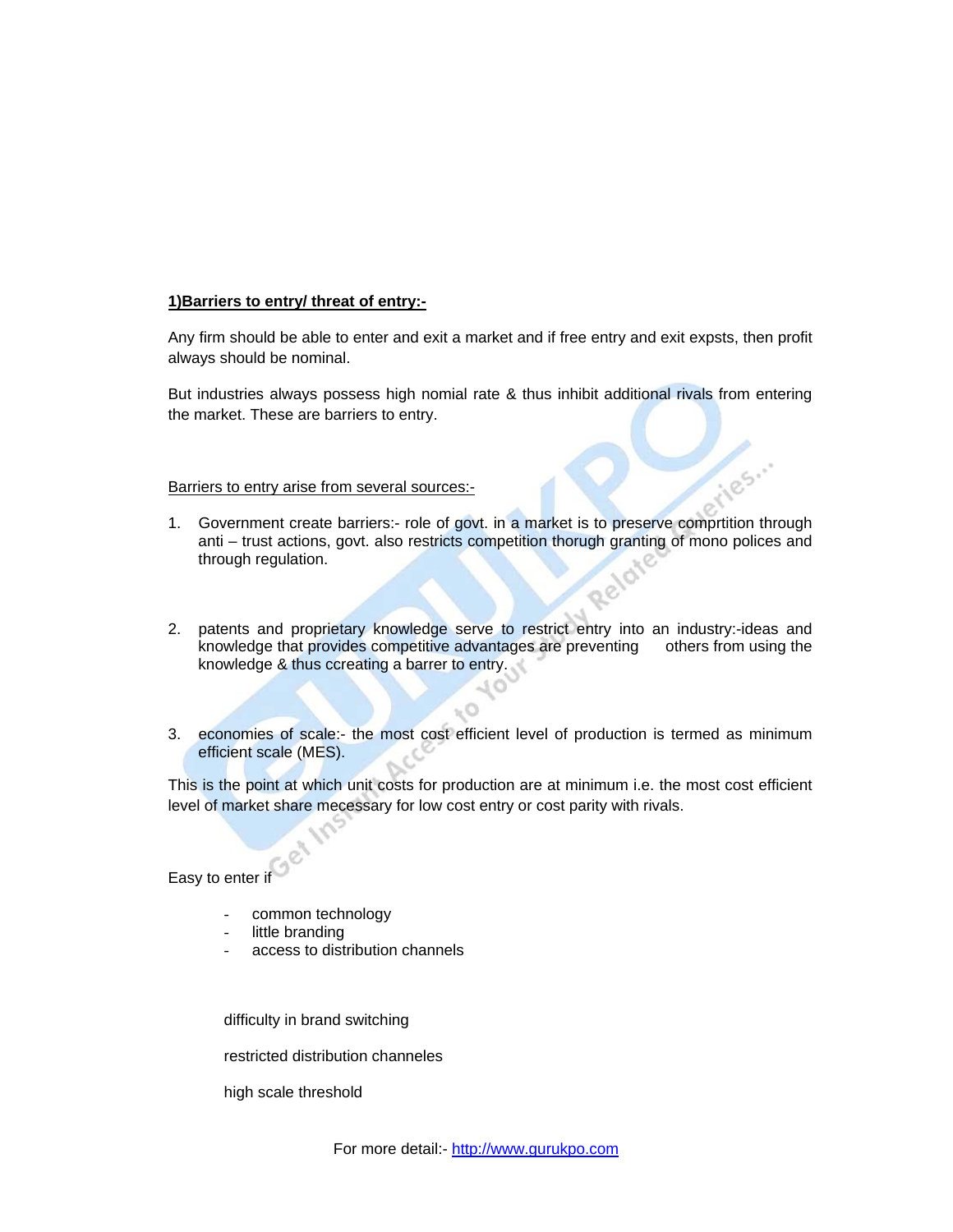#### **2)Threat of substitutes**

A threat of substitutes exists when a product's damaged is affected by price change of a substitiue product.

As more substitiues are available, the demanged becomes more elastic since customers have more alternatives.

For e. g.

The price of aluminium beverage cans is constrained by price of glass bottles, steel<br>d plastic containers.<br>ds on –<br>willingeness to substitute<br>berformance of substitutes<br>witching to substitutes cans and plastic containers.

It depends on –

**Quality** 

Buyer's willingeness to substitute

Price & performance of substitute

Cost of switching to substitutes

#### **3Bargaining power of buyers:-**

Concentration of buyers, differentiation, Profitability of buyers, role of quality and service

#### **4Bargaining power of suppliers.**

Concentration of suppliers, Branding, Profitability of suppliers, role of quality and service

#### **5Intensity of rivalry depends on:-**

It rivalry among firms in an industry is low, the industry is considered to be disciplined.

In pursuing an advantage over its rivals (competitior), a firm can choose –

- 1 changing prices
- 2 improving product differentiation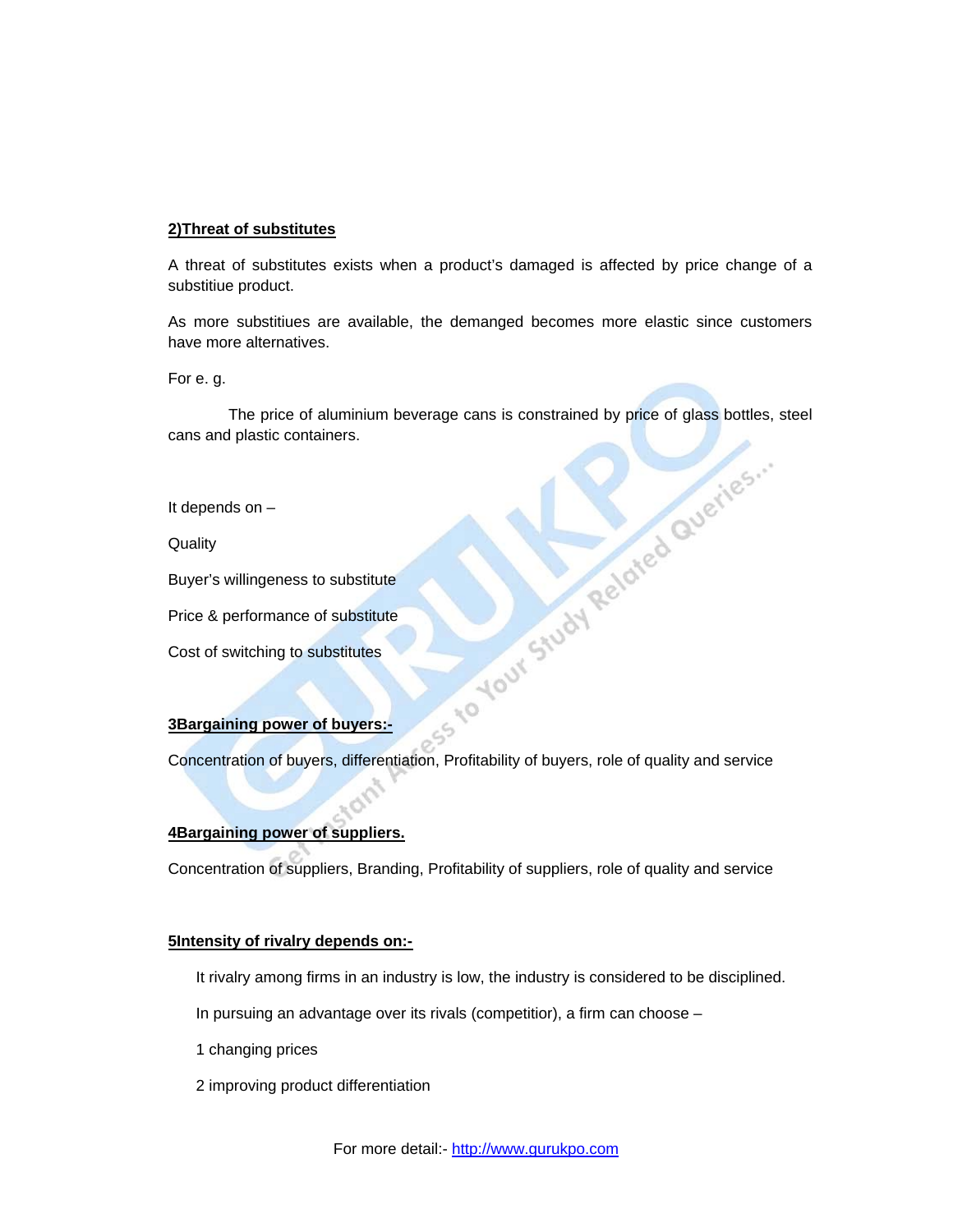3 take advantage of relationship with suppliers.

The intensity of rivalry is influenced by

- 1. a large no. of firms increase rivalry because more firms compete for same customers & resources.
- 2. slow market growth causes firms to fight for market share.
- 3. low switching cost freely switch from one product to another there is greater struggle to capture customers.
- 4. low levels of product differentiation
- 5. high storage cost or highly

perishable products cause a producer to sell goods as soon as possible. If other producers are attempting to unload at the same time, competition for customers intensifies.

#### **Q4.What is business strategy?**

Ans Strategy is the direction and scope of an organization over the long-term: which achieves advantage for the organization through its configuration of resources within a challenging environment, to meet the needs of markets and to fulfill stakeholder expectations.

The best business strategies must steer a course between the inevitable internal

pressure for business continuity and the demands of a rapidly changing world for

#### **[revolutionary business strategies](http://www.thinkingmanagers.com/management/revolutionary-strategies.php)**.

### Inter-organizational transactions and e – market

#### **Q.1What is inter-organizational transactions?**

Ans.1 The transactions between business to business are called inter-organizational transactions.

 $\frac{1}{2}$ 

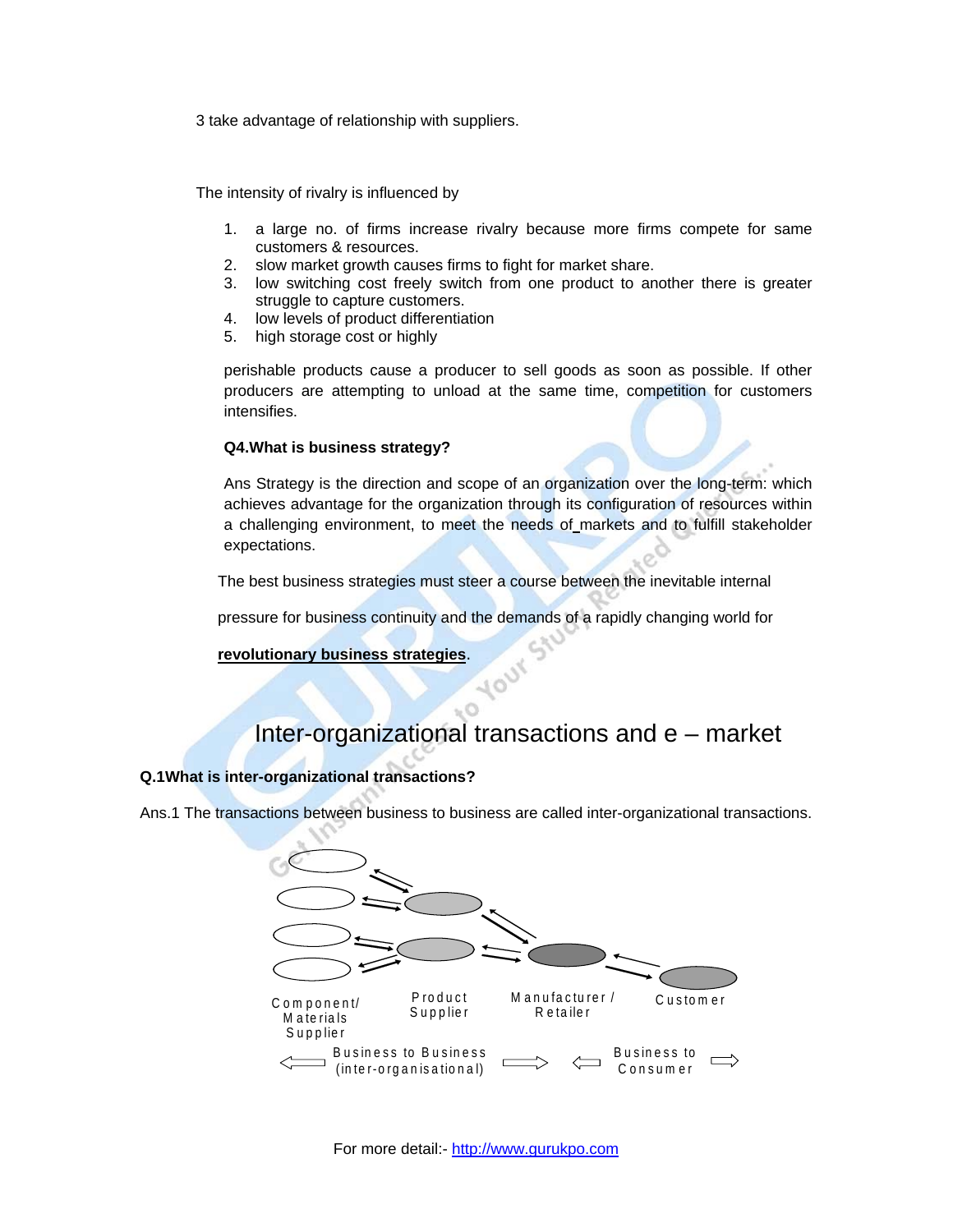#### **Q.2What is credit Transaction cycle?**

#### **Ans.Credit transaction trade cycle**

Pre-Sales:

Search – find a supplier  $\rightharpoonup$  Pre-Sale

Negotiate – agree terms of trade

Execution:

Order (purchasing procedures)

Delivery (match delivery against order)

#### Settlement:

Invoice (check against delivery)

**Payment** 

After Sales (warrantee, maintenance, etc.)

Repeat – many orders repeat on a daily or weekly basis.

#### **Q3.Describe e-marketplace models?**

Ans There are many different types of e-marketplace based on a range of business models. They can be broadly divided into categories based on the way in which they are operated.

**Search** 

**Negotiate** 

Order

**Deliver** 

**Execution** 

**Settlement** 

After Sale

**Invoice** 

**Payment** 

**After Sales** 

#### **Independent e-marketplace**

An independent e-marketplace is usually a business-to-business online platform operated by a third party which is open to buyers or sellers in a particular industry. By registering on an independent e-marketplace, you can access classified ads or requests for quotations or bids in your industry sector. There will typically be some form of payment required to participate.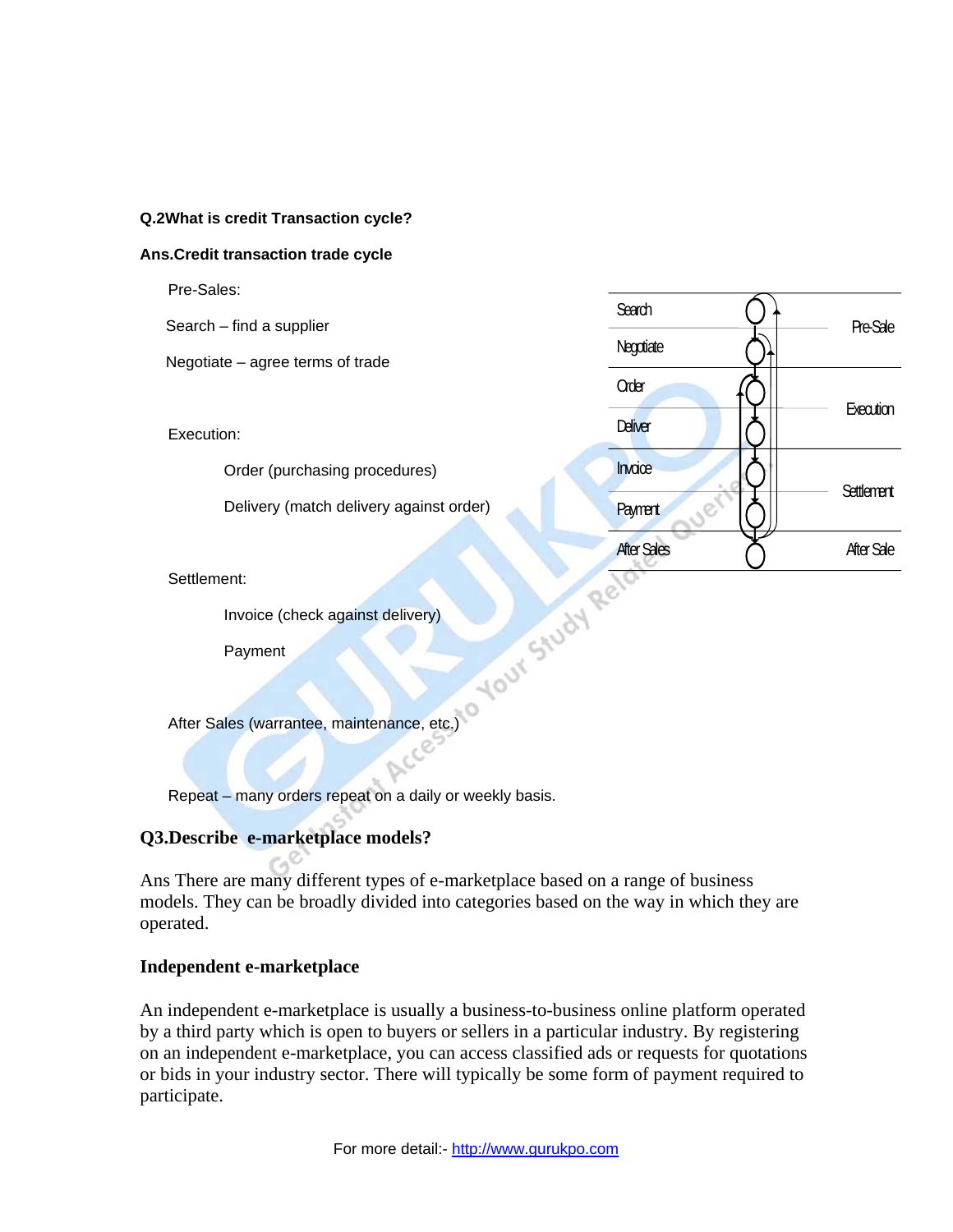#### **Buyer-oriented e-marketplace**

A buyer-oriented e-marketplace is normally run by a consortium of buyers in order to establish an efficient purchasing environment. If you are looking to purchase, participating in this sort of e-marketplace can help you lower your administrative costs and achieve the best price from suppliers. As a supplier you can use a buyer-oriented emarketplace to advertise your catalogue to a pool of relevant customers who are looking to buy.

#### **Supplier-oriented e-marketplace**

Also known as a supplier directory, this marketplace is set up and operated by a number of suppliers who are seeking to establish an efficient sales channel via the internet to a large number of buyers. They are usually searchable by the product or service being offered.

Supplier directories benefit buyers by providing information about suppliers for markets and regions they may not be familiar with. Sellers can use these types of marketplace to increase their visibility to potential buyers and to get leads.<br>Vertical and horizontal e-marketplaces increase their visibility to potential buyers and to get leads.

#### **Vertical and horizontal e-marketplaces**

Vertical e-marketplaces provide online access to businesses vertically up and down every segment of a particular industry sector such as automotive, chemical, construction or textiles. Buying or selling using a vertical e-marketplace for your industry sector can increase your operating efficiency and help to decrease supply chain costs, inventories and cycle time.

A horizontal e-marketplace connects buyers and sellers across different industries or regions. You can use a horizontal e-marketplace to purchase indirect products such as office equipment or stationery.

#### **Q1. What is e – marketing ?**

Ans An inter – organizational information system that allows participating buyers and sellers to exchange information about price and product offerings.

#### **Q2. What is e – marketing value chain ?**

Ans e – marketing maintains the strong relationship between company and customer.

It is like a chain the company acquires customers, fulfill their needs and offers support and gains their confidence so that they return to it again.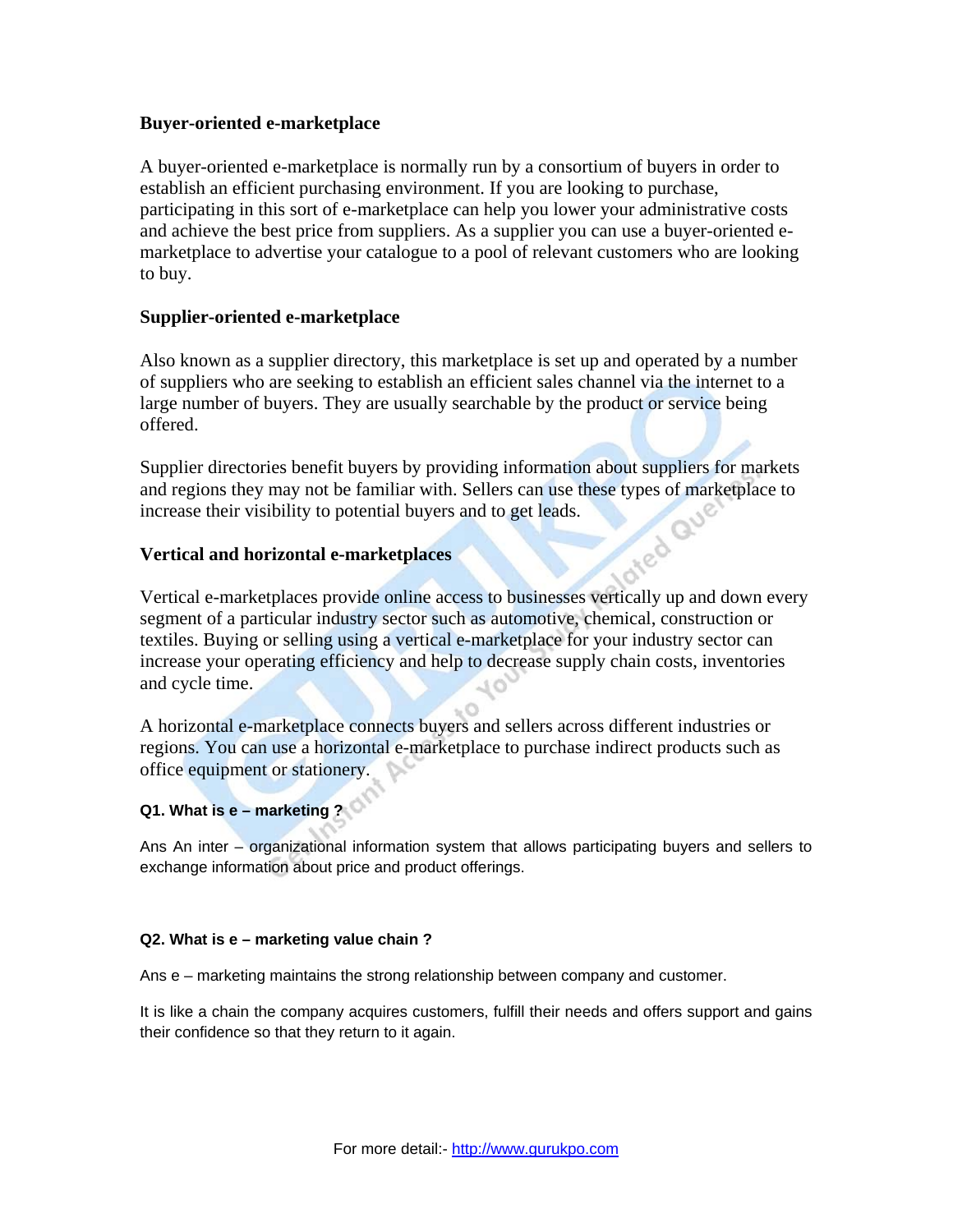Content:- a customer accesses a website for the content of that site. Initially a customer will want to navigate quickly to gain a clear understanding of the sites progression to more detailed information.

Format:- the selection of data format is crucial.

Acess:- ouline data acess depends on the BW requirement.

#### **Q3. What are the advantage of online marketing ?**

- 1. It offers bottom line benefits.
- 2. It save money and help you stretch your marketing budget.
- 3. It save time and cut steps from the marketing process. The customer easily get desired information of products whenever they want.
- 4. It is information rich and interactive.
- 5. It reduces the time and distance barriers that get in the way of conducting business transaction.
- 6. It gives equal opportunity to each & every customers.
- 7. This market is available all the time i.e. 7 \* 24 hours

## **EDI & EDI standards**

#### **Q1What is EDI ?**

Ans. EDI is electronic data interchange. It is the direct communication of trading messages between computer systems, using national and international telecommunications networks.

 $\sim$ 

400

#### **Q2What are EDI terminology ?**

Ans A trading partners:- a trading partner is an organization who uses EDI. They are assigned a trading partner ID number which is their generic "customer number".

If you decided to use EDI, you will register your company with your service provider (VAN) who will provide with a trading partner.

ID number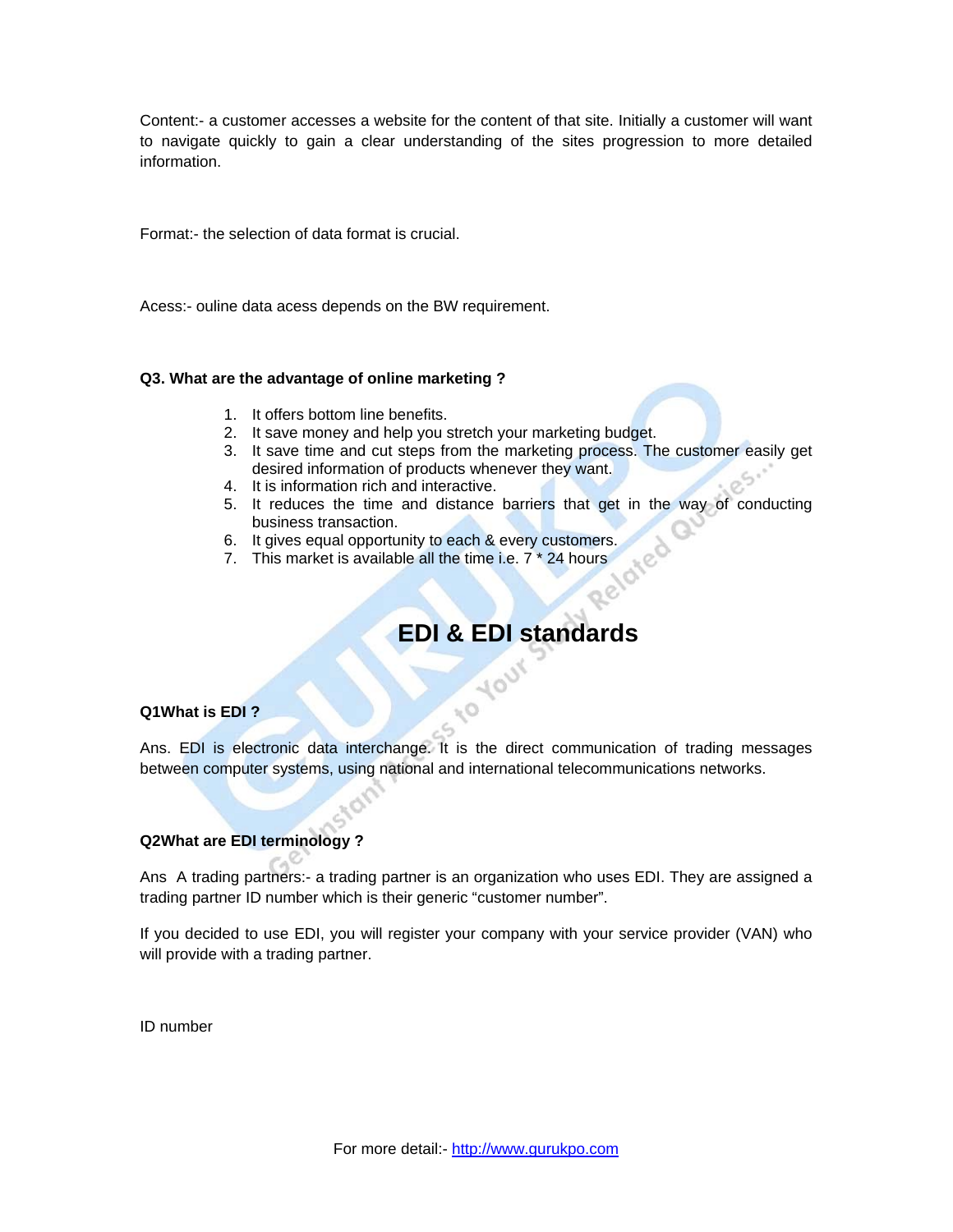B VAN:- it is a service provider which stores your EDI mail form your trading partners and transmits your EDI documents to your trading partner's mailbox.

C transaction software:- software used to send & service EDI documents within VAN.

Global / DX:- this modules takes the output from the transaction software & creates necessary transactions and also creates files trading partners.

#### **Q3Give the description of EDI architecture ?**

Ans. EDI architechture specifies 4 layers:-

1)Semantic (application layer)

2)Standard transaction layer

3)Packing (transport) layer

4)Physical n/w infrastructure layer.

3 (uansport) layer<br>4)Physical n/w infrastructure layer.<br>1)Semantic layer:- It describes the business application that is driving EDI.

 For a procurement application, this translates into requests for quotes, price quotes, purchase orders, acknoledgements & involves.

The information seen at this layer must be translated from a company specific from to a more generic form so that it can be send to various trading partners, who could be using a varity of software applications at this end.

When a trading partner sends a document, the EDI translation software converts the proprietary format into a standard mutually agreed on by the processing system. When a company receivers the document, their EDI translation software automatically changes the standard format into proprietary format of their document processing software so that company can manipulate the information in whatever way it chooses to.

- **2.** EDI standards:- It specify business form structure and it also influence the content at application layer.
- **3.** The most two important standards are:-
	- **EDIPACT**
	- ANSI X12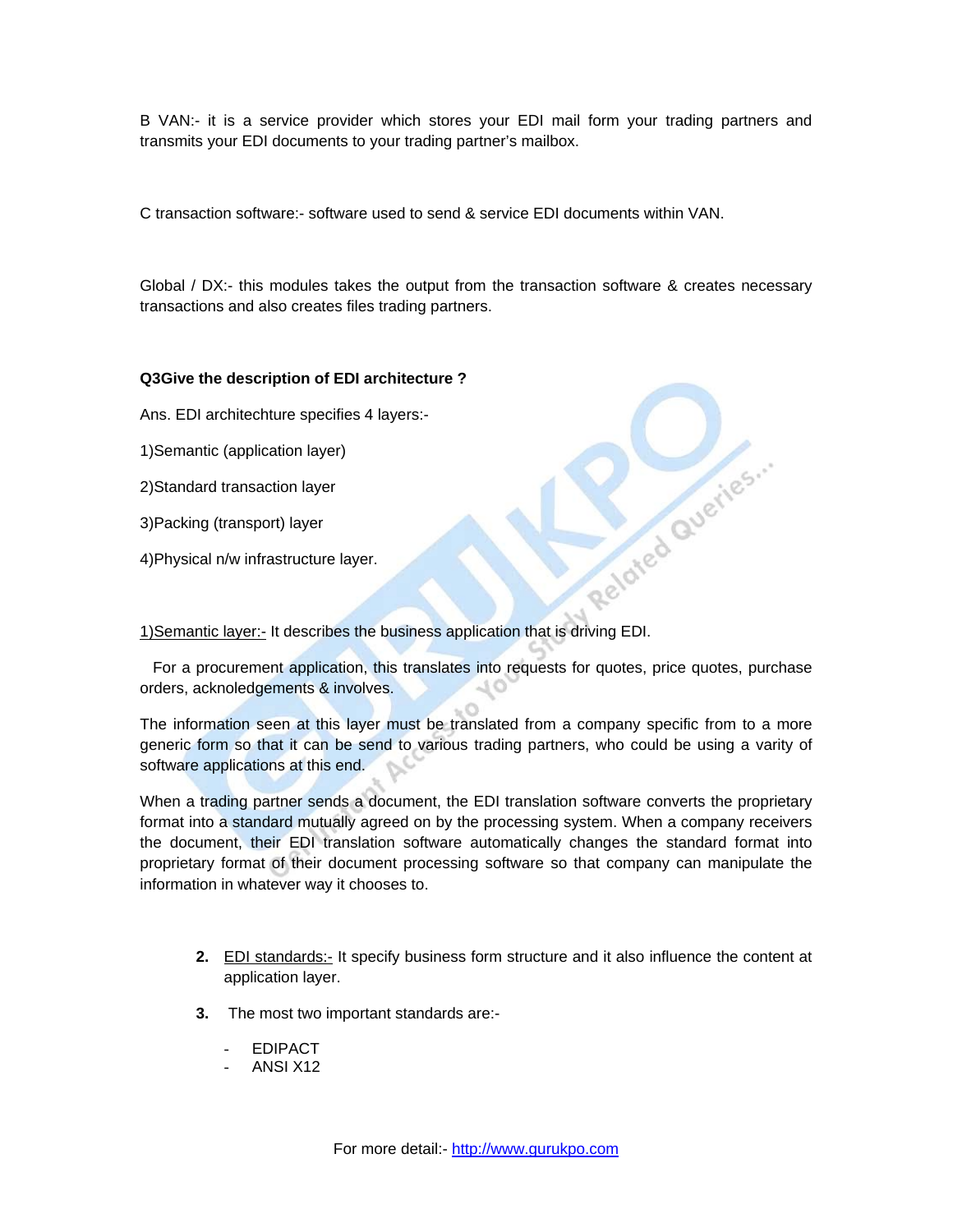3.EDI transport layer:- it corresponds closely with the non-electronic activity of sending a business form from one company A to company B.

The business form could be sent via regular postal service, registered mail, certified mail or private carrier such as united pariel service (UPS) or simply faxed between the companies.

EDI semantic layer application level services EDI standard layer EDIFACT ANSI X12 EDI transport layer e- mail X 435 Point2point FTP www HTTP

4.Physical layer :- Dial up lines

#### **Q How EDI Works?**

- 1. The buyer enters order information into the production database, which generates a purchase order on the computer. The order information is then channeled through a number of interface programs.
- 2. The interface software programs perform edits and checks on the document and direct the order data into predefined EDI intermediate files.

W Related Queries ...

- 3. The EDI intermediate files contain information in a form that the EDI translation software can read.
- 4. The translation software is a set of programs that translates the interface file data into a document formatted according to EDI standards that the supplier's computer can recognize.
- 5. The electronic document now consists of a file that contains the order data in a predefined, recognizable order.
- 6. The communications software adds appropriate communications protocols to the EDI document in preparation for transmission via telephone lines.
- 7. Using a modem and telephone line, the buyer transmits the EDI purchase order to a VAN (Value added network).
- 8. The communications software on the supplier's computer picks up the document from the VAN, interprets and/or converts the communications protocols to open the electronic document.
- 9. The purchase order is now in a standard, recognizable format in a file and is available to the supplier's computer.
- 10. The supplier's translation software interprets the documents from the EDI format and places the order information in EDI intermediate file(s).
- 11. The EDI intermediate files contain the translated purchase order information.
- 12. The interface programs perform edits and checks before the data is integrated with the supplier's production database.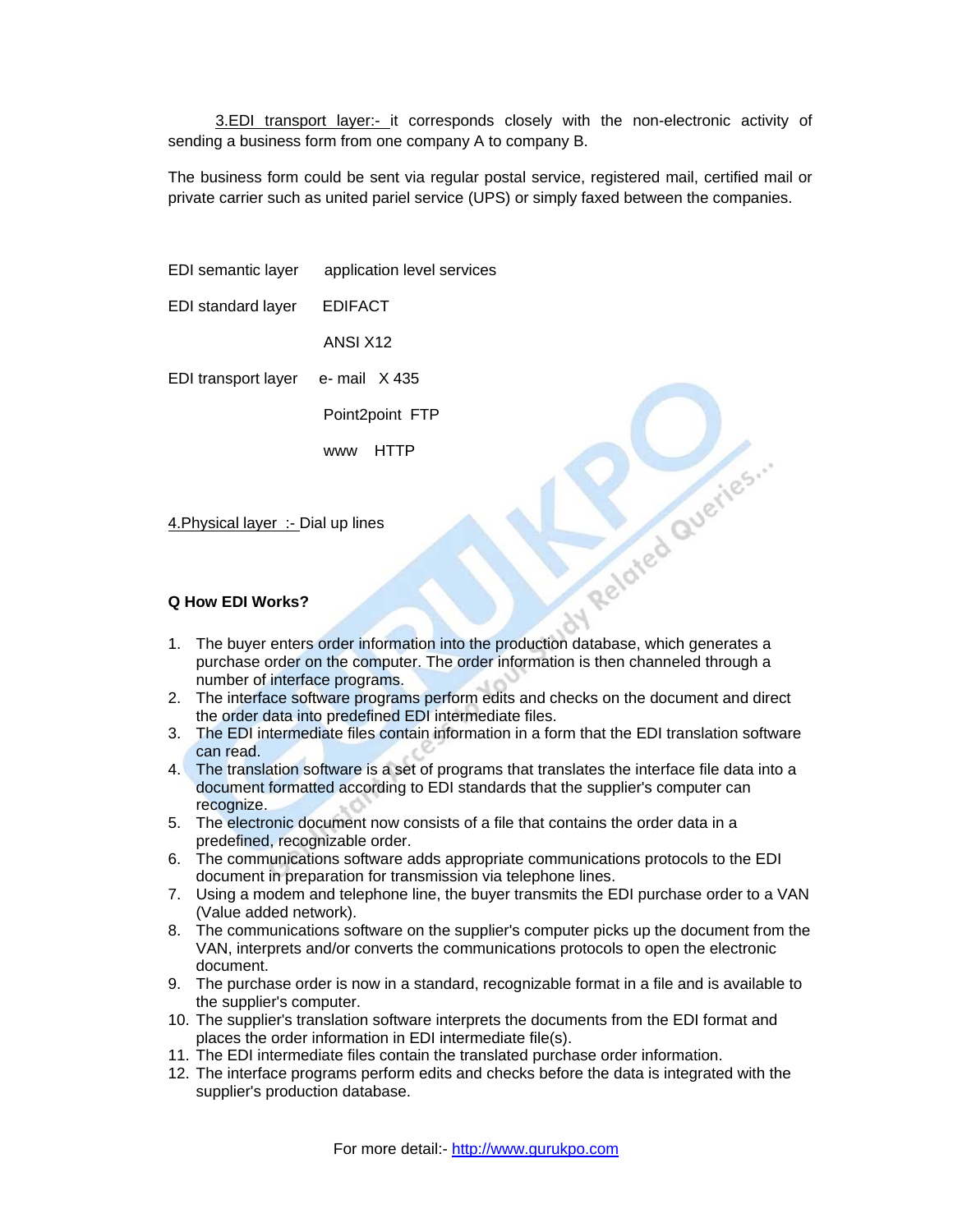The application software on the supplier's computer can now process the buyer's order.

# **Q4.What are the benefits of EDI ?**  Ans. Benefits of EDI are:- **1)Shortened ordering time**  Speed of transmission (data arrives in seconds rather than days in postal systems). **A posted order …**  print  $\lfloor$ **Customer** envelope l post room l ⎨ postal service  $\frac{1}{2}$  supplier ⎨ post room Key-into order processing system **Supplier … say 7 days between two large organisations An EDI order … Customer** ⎝ EDI transmission ⎝ **Supplier**

**… one day, one hour, as quick as you like**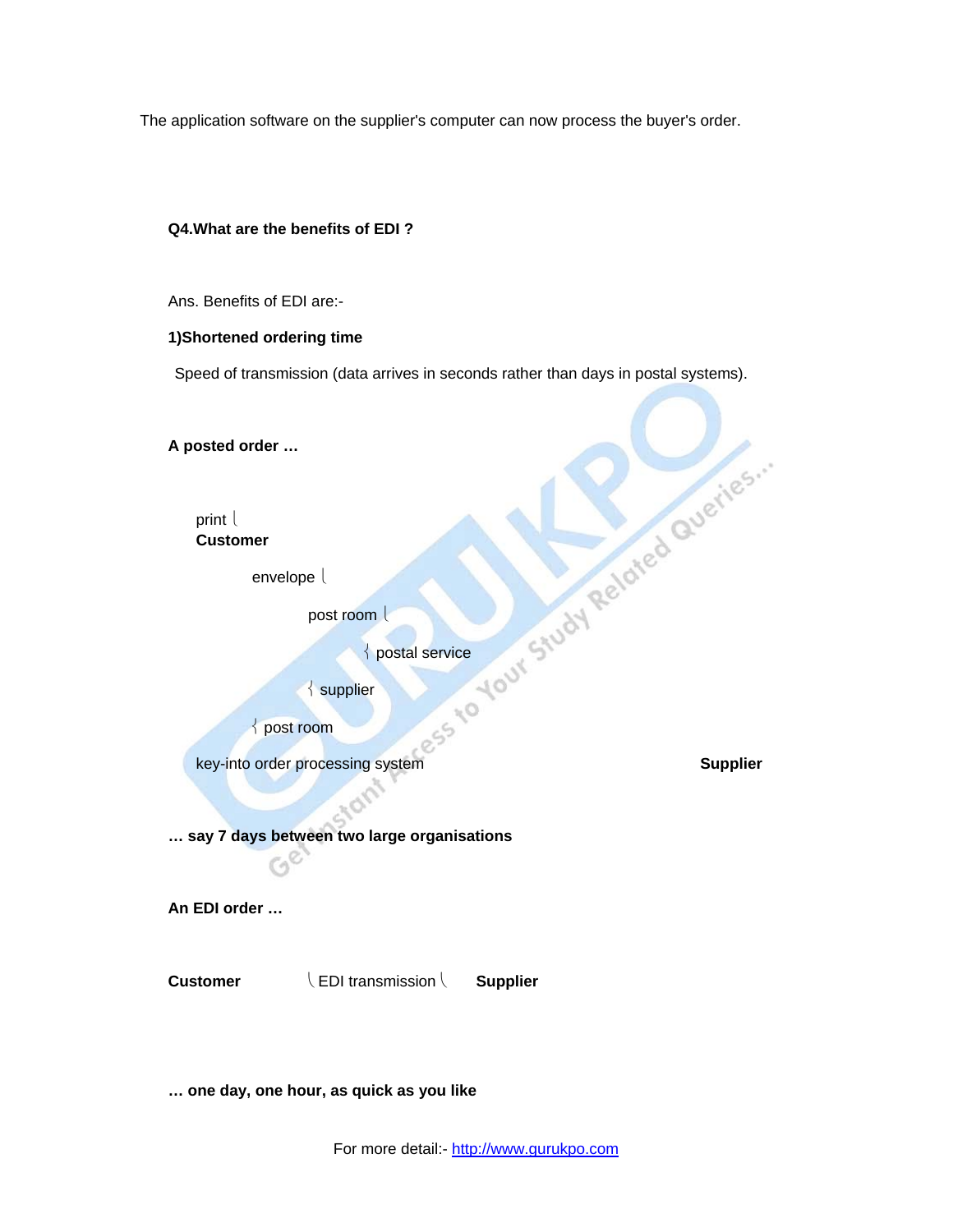#### **2)Cutting costs**

#### a)Stationery

b)Postage

c)Staff:

- order entry
- invoice matching
- payment checking

d)the principle saving is staff costs – staff savings can be very significant<br>3) Accurate invoicing<br>automatic matching to orders<br>elimination of queries and  $d\gamma$ 

#### **3)Accurate invoicing**

automatic matching to orders

elimination of queries and delays

4. Accuracy of data (no re-keying of data into a system is required eliminating the human error factor at the receiving end.)

 $\mathcal{S}$ 

- 5. Replaces much of the paper handling at both ends.
- 6. Improved problem resolution and customer service:- EDI can minimize the time companies spend to identify and resolve interbusiness problems.

 EDI can improve customer service by enabling the quick transfer of business documents and a marked decrease in errors.

- 7. Expanded customer / supplier base many large manufactures and retailers with the necessary things are ordering their suppliers to institute an EDI program.
- 8. Competitive edge because EDI makes you attractive to deal with form your's customers point of view and ypu are in their eyes cheaper and more efficient to deal with than a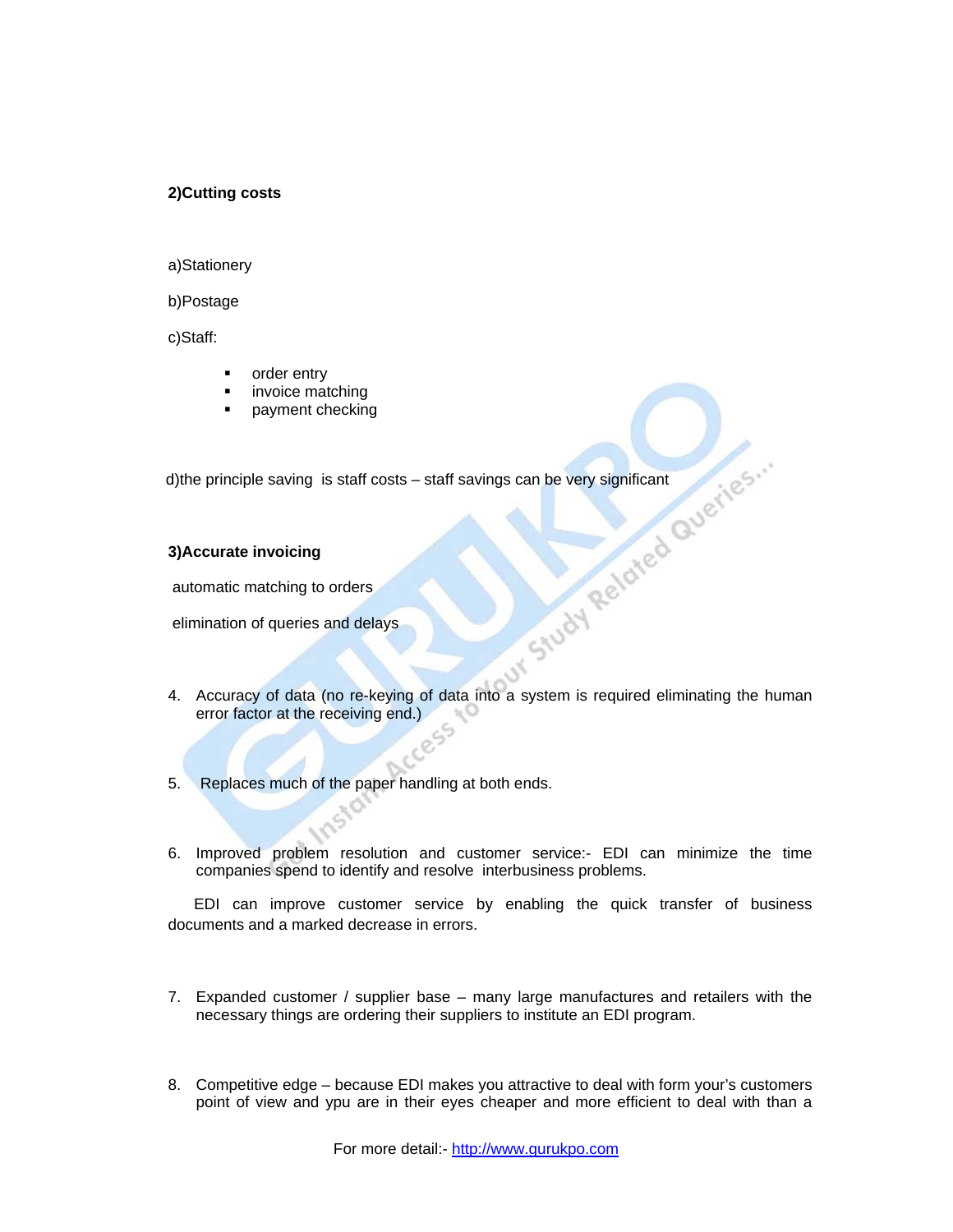comp editor trading on paper, your costs will be lower because you will require less manpower to process orders, delivers or payments.

#### **Q5. What are EDI standards ?**

Ans EDI standards are very broad and general because they have to meet the need of all businesses.

EDI share a common structure:-

- 1. Transaction set is equivalent to business document, such as purchase order. Each transaction set is made up of data segments.
- 2. Data segments are logical groups of data elements that together convey information, such as invoice terms, shipping information or purchase order line.
- 3. Data elements are individual fields, such as purchase order number, quantity on order, unit price.<br>The need for EDI standards unit price.

#### The need for EDI standards:-

EDI provides on electronic linkage between two trading partners. To send documents<br>ctronically to each other, firms must agree on a specific data format and technical<br>vironment.<br>Il standards and initiatives:<br>Il standards a electronically to each other, firms must agree on a specific data format and technical environment.

#### EDI standards and initiatives:-

National standards:-

- 1. **ODETTE:-** an EDI format developed for European motor industry. ODETTE stands for organization for data exchange by tele transmission in Europe.
- 2. **TRADACOMS:-** it is UK national standard, which is developed by ANA (Article number association) in 1982.

ANSI ASC X12 (American national standards  $- X12$ ) – X12 is a standard that defines many different types of documents, student loan applications, injury and illness supports and shipment and billing notices.

International standards –